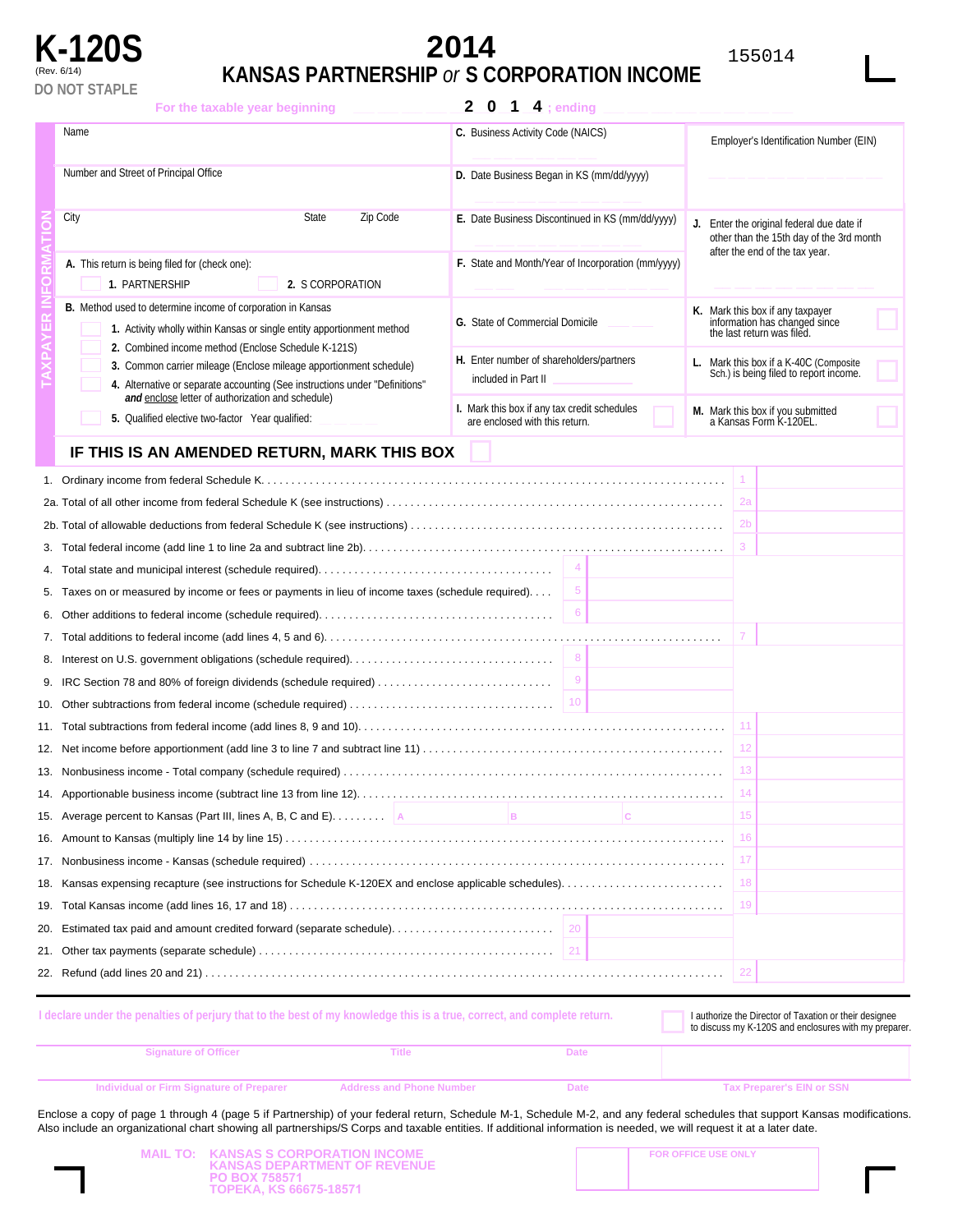### **PART I - ADDITIONAL INFORMATION**

|--|--|

- 1. Did the corporation file a Kansas income tax return under the same name for the preceding year? \_\_\_\_\_ Yes \_\_\_\_\_ No If "no" enter previous name and EIN:
- 2. Enter the address of the corporation's principal location in Kansas.

3. The corporation's books are in care of:

Address<sub>-</sub> Name

- 4. Has your corporation been involved in any reorganization during the period covered by this return? \_\_\_\_\_ Yes \_\_\_\_\_ No If "yes", enclose a detailed explanation.
- 5. If your federal taxable income has been redetermined for any prior years that have not previously been reported to Kansas, check the applicable box(es) below and state the calendar, fiscal, or short period year ending date. You are required to submit, **under separate cover**, the federal forms or Revenue Agent's Report along with the Kansas amended return (Form K-120S).

Revenue Agent's Report

 $\Box$  Net Operating Loss

Amended Return

Telephone Years ended

# **PART II - PARTNER'S OR SHAREHOLDER'S DISTRIBUTION OF INCOME**

This schedule is to be completed for all partners or shareholders. If there are more than 12 partners or shareholders, you must complete a schedule similar to the schedule below and submit it with your return. Individual partners or shareholders complete columns 1 through 8. All other partners and shareholders complete columns 1 through 5.

| Social Security Number or<br>Employer Identification<br>Number (EIN) | (3)<br>Partner's or<br>shareholder's percent<br>of ownership | (4)<br>Partner's profit percent<br>or shareholder's<br>applicable percentage |
|----------------------------------------------------------------------|--------------------------------------------------------------|------------------------------------------------------------------------------|
|                                                                      |                                                              |                                                                              |
|                                                                      |                                                              |                                                                              |
|                                                                      |                                                              |                                                                              |
|                                                                      |                                                              |                                                                              |
|                                                                      |                                                              |                                                                              |
|                                                                      |                                                              |                                                                              |
|                                                                      |                                                              |                                                                              |
|                                                                      |                                                              |                                                                              |
|                                                                      |                                                              |                                                                              |
|                                                                      |                                                              |                                                                              |
|                                                                      |                                                              |                                                                              |
|                                                                      |                                                              |                                                                              |
|                                                                      |                                                              |                                                                              |

|  | PART II (continued) See instructions for Nonresident Partner's or Shareholder's Computation of Columns 6, 7 and 8. |
|--|--------------------------------------------------------------------------------------------------------------------|
|--|--------------------------------------------------------------------------------------------------------------------|

| (5)<br>Income from Kansas sources.<br>Kansas resident individuals: Multiply column 4 by line 12.<br>Nonresident individuals: If income is earned only from<br>Kansas sources multiply column 4 by line 12. If earned from<br>inside and outside Kansas, multiply column 4 by the sum of<br>lines 16 and 17. All other partners or shareholders: Multiply<br>column 4 by the sum of lines 16 and 17. | (6)<br>Partner's or shareholder's portion<br>of federal ordinary and other<br>income (losses) and deductions.<br>Multiply the percentage in column 4 by<br>line 3, page 1. | (7)<br>Partner's or shareholder's portion<br>of total Kansas income.<br>Multiply the percentage in column 4 by<br>line 12, page 1. | (8)<br>Partner's or shareholder's<br>modification.<br>See instructions. Enter result in<br>Part A of Schedule S, Form K-40. |
|-----------------------------------------------------------------------------------------------------------------------------------------------------------------------------------------------------------------------------------------------------------------------------------------------------------------------------------------------------------------------------------------------------|----------------------------------------------------------------------------------------------------------------------------------------------------------------------------|------------------------------------------------------------------------------------------------------------------------------------|-----------------------------------------------------------------------------------------------------------------------------|
| (a)                                                                                                                                                                                                                                                                                                                                                                                                 |                                                                                                                                                                            |                                                                                                                                    |                                                                                                                             |
| (b)                                                                                                                                                                                                                                                                                                                                                                                                 |                                                                                                                                                                            |                                                                                                                                    |                                                                                                                             |
| (c)                                                                                                                                                                                                                                                                                                                                                                                                 |                                                                                                                                                                            |                                                                                                                                    |                                                                                                                             |
| (d)                                                                                                                                                                                                                                                                                                                                                                                                 |                                                                                                                                                                            |                                                                                                                                    |                                                                                                                             |
| (e)                                                                                                                                                                                                                                                                                                                                                                                                 |                                                                                                                                                                            |                                                                                                                                    |                                                                                                                             |
| (f)                                                                                                                                                                                                                                                                                                                                                                                                 |                                                                                                                                                                            |                                                                                                                                    |                                                                                                                             |
| (g)                                                                                                                                                                                                                                                                                                                                                                                                 |                                                                                                                                                                            |                                                                                                                                    |                                                                                                                             |
| (h)                                                                                                                                                                                                                                                                                                                                                                                                 |                                                                                                                                                                            |                                                                                                                                    |                                                                                                                             |
| (i)                                                                                                                                                                                                                                                                                                                                                                                                 |                                                                                                                                                                            |                                                                                                                                    |                                                                                                                             |
| (i)                                                                                                                                                                                                                                                                                                                                                                                                 |                                                                                                                                                                            |                                                                                                                                    |                                                                                                                             |
| (k)                                                                                                                                                                                                                                                                                                                                                                                                 |                                                                                                                                                                            |                                                                                                                                    |                                                                                                                             |
| (1)                                                                                                                                                                                                                                                                                                                                                                                                 |                                                                                                                                                                            |                                                                                                                                    |                                                                                                                             |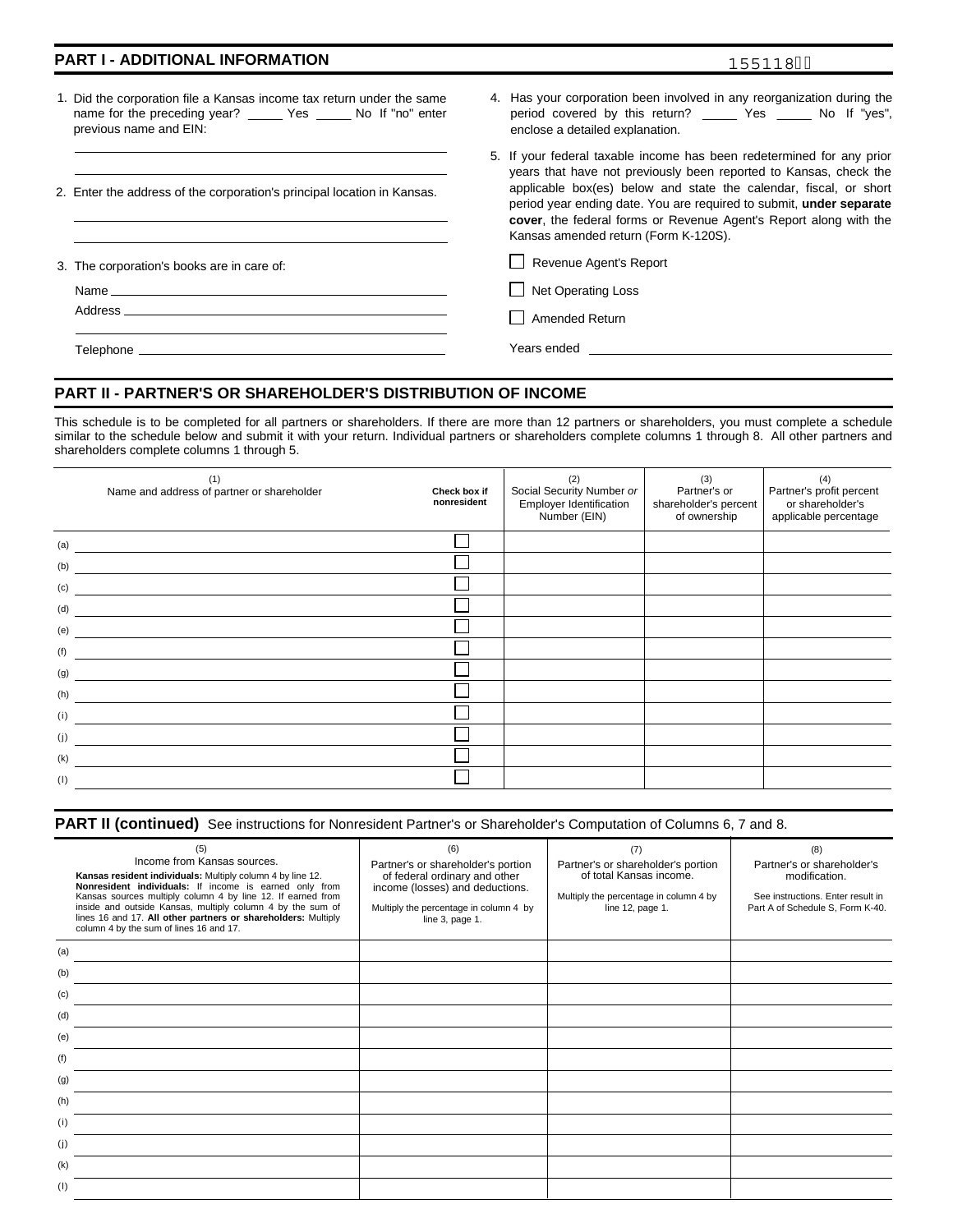# **K-120S AS KANSAS Corporation Apportionment Schedule**

155218

**FOR USE BY CORPORATIONS APPORTIONING INCOME** 

**(Corporations using the combined income method must use Schedule K-121S)** 

**For the taxable year beginning \_\_\_\_ \_\_\_ \_\_\_ \_\_\_ \_\_\_ \_\_\_ \_\_\_ \_\_\_ ; ending \_\_\_\_ \_\_\_ \_\_\_ \_\_\_ \_\_\_ \_\_\_ \_\_\_ 201 4 \_\_\_**

Name as shown on Form K-120S **Employer Identification Number (EIN)** Employer Identification Number (EIN)

# **PART III - APPORTIONMENT FORMULA**

| A. Property |                                                                                                                                                             | <b>WITHIN KANSAS</b> |                | <b>TOTAL COMPANY</b> |                      |                                                  |
|-------------|-------------------------------------------------------------------------------------------------------------------------------------------------------------|----------------------|----------------|----------------------|----------------------|--------------------------------------------------|
|             | (1) Value of owned real and tangible personal<br>property used in the business at original cost                                                             | Beginning<br>of Year | End<br>of Year | Beginning<br>of Year | End<br>of Year       | <b>PERCENT</b><br><b>WITHIN</b><br><b>KANSAS</b> |
|             |                                                                                                                                                             |                      |                |                      |                      |                                                  |
|             |                                                                                                                                                             |                      |                |                      |                      |                                                  |
|             |                                                                                                                                                             |                      |                |                      |                      |                                                  |
|             | Other tangible assets (Enclose schedule)                                                                                                                    |                      |                |                      |                      |                                                  |
|             |                                                                                                                                                             |                      |                |                      |                      |                                                  |
|             |                                                                                                                                                             |                      |                |                      |                      |                                                  |
|             | Average owned property (Beginning + End $\div 2$ ).                                                                                                         |                      |                |                      |                      |                                                  |
| (2)         | Net annual rented property. Multiplied by 8                                                                                                                 |                      |                |                      |                      |                                                  |
|             | TOTAL PROPERTY (Enter on line 15, Block A, page 1)                                                                                                          |                      |                |                      |                      | %<br>Α                                           |
|             | B. Payroll (Those corporations qualified and utilizing the elective two-factor formula must complete<br>this area only during the first year of qualifying) |                      |                | <b>Within Kansas</b> | <b>Total Company</b> |                                                  |
| (1)         |                                                                                                                                                             |                      |                |                      |                      |                                                  |
| (2)         |                                                                                                                                                             |                      |                |                      |                      |                                                  |
| (3)         |                                                                                                                                                             |                      |                |                      |                      |                                                  |
| (4)         |                                                                                                                                                             |                      |                |                      |                      |                                                  |
| (5)         |                                                                                                                                                             |                      |                |                      |                      |                                                  |
|             | TOTAL PAYROLL (Enter on line 15, Block B, page 1) (If qualified and utilizing the elective                                                                  |                      |                |                      |                      |                                                  |
|             | two-factor formula, do not carry this percentage to page 1)                                                                                                 |                      |                |                      |                      | %<br>ΙB                                          |
|             |                                                                                                                                                             |                      |                |                      |                      |                                                  |
|             | (1) Sales delivered or shipped to purchasers in Kansas:                                                                                                     |                      |                |                      |                      |                                                  |
|             |                                                                                                                                                             |                      |                |                      |                      |                                                  |
|             |                                                                                                                                                             |                      |                |                      |                      |                                                  |
|             | (2) Sales shipped from Kansas to:                                                                                                                           |                      |                |                      |                      |                                                  |
|             | (a)                                                                                                                                                         |                      |                |                      |                      |                                                  |
|             | Purchasers in a state where the taxpayer would not be taxable (e.g., under federal<br>(b)                                                                   |                      |                |                      |                      |                                                  |
|             |                                                                                                                                                             |                      |                |                      |                      |                                                  |
| (3)         |                                                                                                                                                             |                      |                |                      |                      |                                                  |
|             |                                                                                                                                                             |                      |                |                      |                      |                                                  |
|             |                                                                                                                                                             |                      |                |                      |                      |                                                  |
|             |                                                                                                                                                             |                      |                |                      |                      |                                                  |
|             |                                                                                                                                                             |                      |                |                      |                      |                                                  |
|             |                                                                                                                                                             |                      |                |                      |                      |                                                  |
|             |                                                                                                                                                             |                      |                |                      |                      |                                                  |
|             | TOTAL SALES (Enter on line 15, Block C, page 1)                                                                                                             |                      |                |                      |                      | %<br>lc.                                         |
| $D(1)$ .    |                                                                                                                                                             |                      |                |                      |                      | %<br>D(1)                                        |
|             |                                                                                                                                                             |                      |                |                      |                      | %<br>D(2)                                        |
| $D(2)$ .    |                                                                                                                                                             |                      |                |                      |                      | $\%$<br>E                                        |
| Е.          | Average percent of either D(1) or D(2), whichever is applicable (Enter on line 15, page 1)                                                                  |                      |                |                      |                      |                                                  |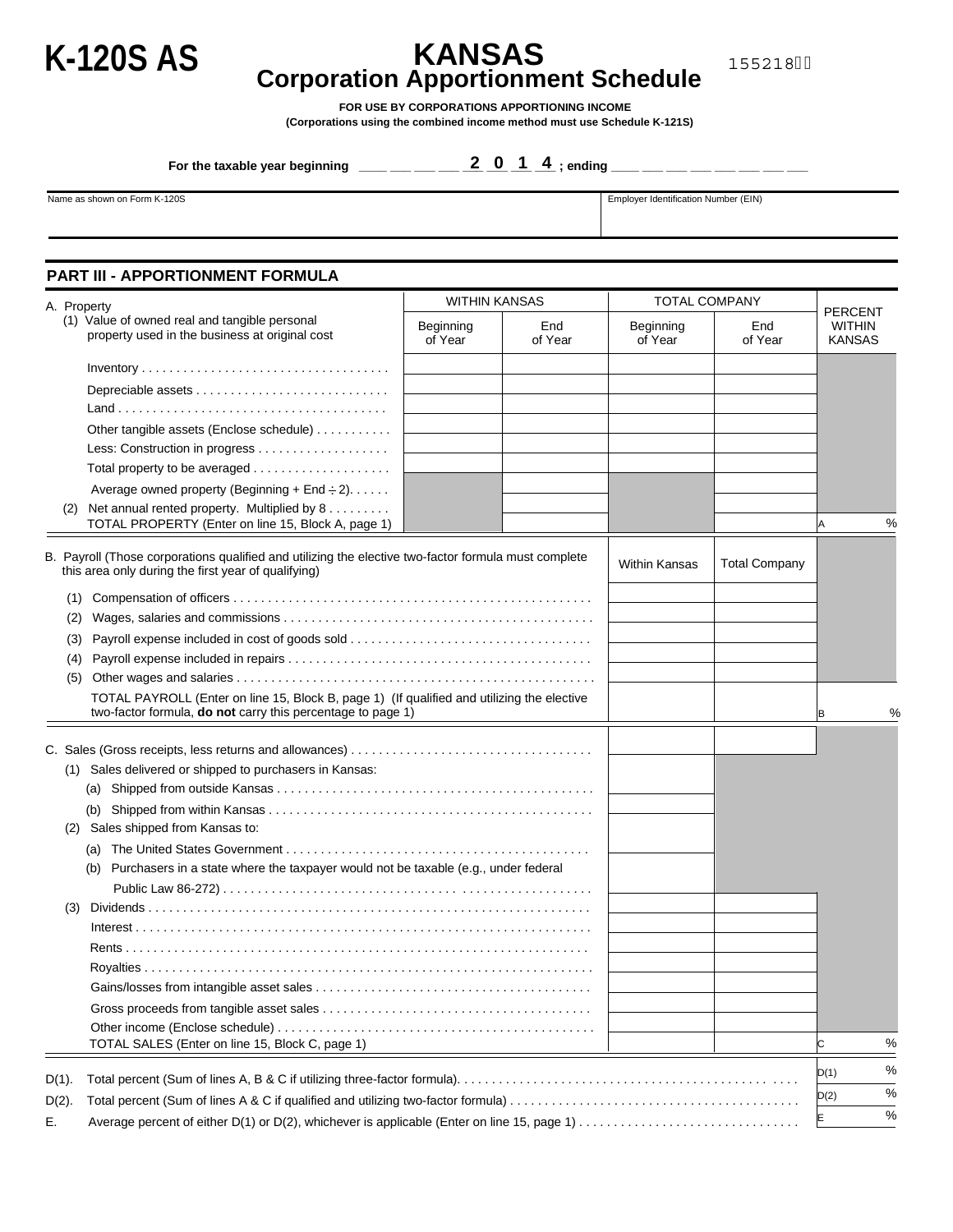| PART IV - KANSAS PASS-THROUGH SCHEDULE |
|----------------------------------------|
|----------------------------------------|

155318

The distributions from the entities listed below have been passed-through and are included in your entity.

| <b>Entity Name</b>                                                                                                         | <b>Entity Address</b><br>(Number and Street, City, State, Zip) | EIN | <b>Principal Product</b><br>or Services | Kansas<br>Operations<br>(Y / N) |
|----------------------------------------------------------------------------------------------------------------------------|----------------------------------------------------------------|-----|-----------------------------------------|---------------------------------|
| 1. $\qquad \qquad$                                                                                                         |                                                                |     |                                         |                                 |
| 2.<br><u> 1989 - Andrea Station Barbara, amerikan per</u>                                                                  |                                                                |     |                                         |                                 |
| $\overline{\phantom{a}}$ 3.                                                                                                |                                                                |     |                                         |                                 |
| 4.<br><u> 1980 - Andrea Station Books, amerikansk politik (</u>                                                            |                                                                |     |                                         |                                 |
| 5.                                                                                                                         |                                                                |     |                                         |                                 |
| 6.<br><u> 1986 - Jan Barbara Barbara, prima prima prima prima prima prima prima prima prima prima prima prima prima pr</u> |                                                                |     |                                         |                                 |
| 7. $\qquad \qquad$                                                                                                         |                                                                |     |                                         |                                 |
| 8.                                                                                                                         |                                                                |     |                                         |                                 |
| 9.                                                                                                                         |                                                                |     |                                         |                                 |
| 10. $\qquad \qquad$                                                                                                        |                                                                |     |                                         |                                 |

# **PART V - KANSAS QSUB / DISREGARDED ENTITY SCHEDULE**

The QSub or Disregarded entities listed below are included in this return.

| QSub or Disregarded Entity Name | <b>Entity Address</b><br>(Number and Street, City, State, Zip) | EIN | <b>Principal Product</b><br>or Services | Kansas<br>Operations<br>(Y/N) |
|---------------------------------|----------------------------------------------------------------|-----|-----------------------------------------|-------------------------------|
| 1. $\qquad \qquad$              |                                                                |     |                                         |                               |
| 2. $\qquad \qquad$              |                                                                |     |                                         |                               |
| $\overline{\phantom{a}}$ 3.     |                                                                |     |                                         |                               |
| 4. $\qquad \qquad$              |                                                                |     |                                         |                               |
| 5.                              |                                                                |     |                                         |                               |
| 6. $\qquad \qquad$              |                                                                |     |                                         |                               |
| 7. $\qquad \qquad$              | <u> 1989 - John Stein, Amerikaansk politiker (</u>             |     |                                         |                               |
| 8.                              |                                                                |     |                                         |                               |
| 9.                              |                                                                |     |                                         |                               |
| 10. $\qquad \qquad$             |                                                                |     |                                         |                               |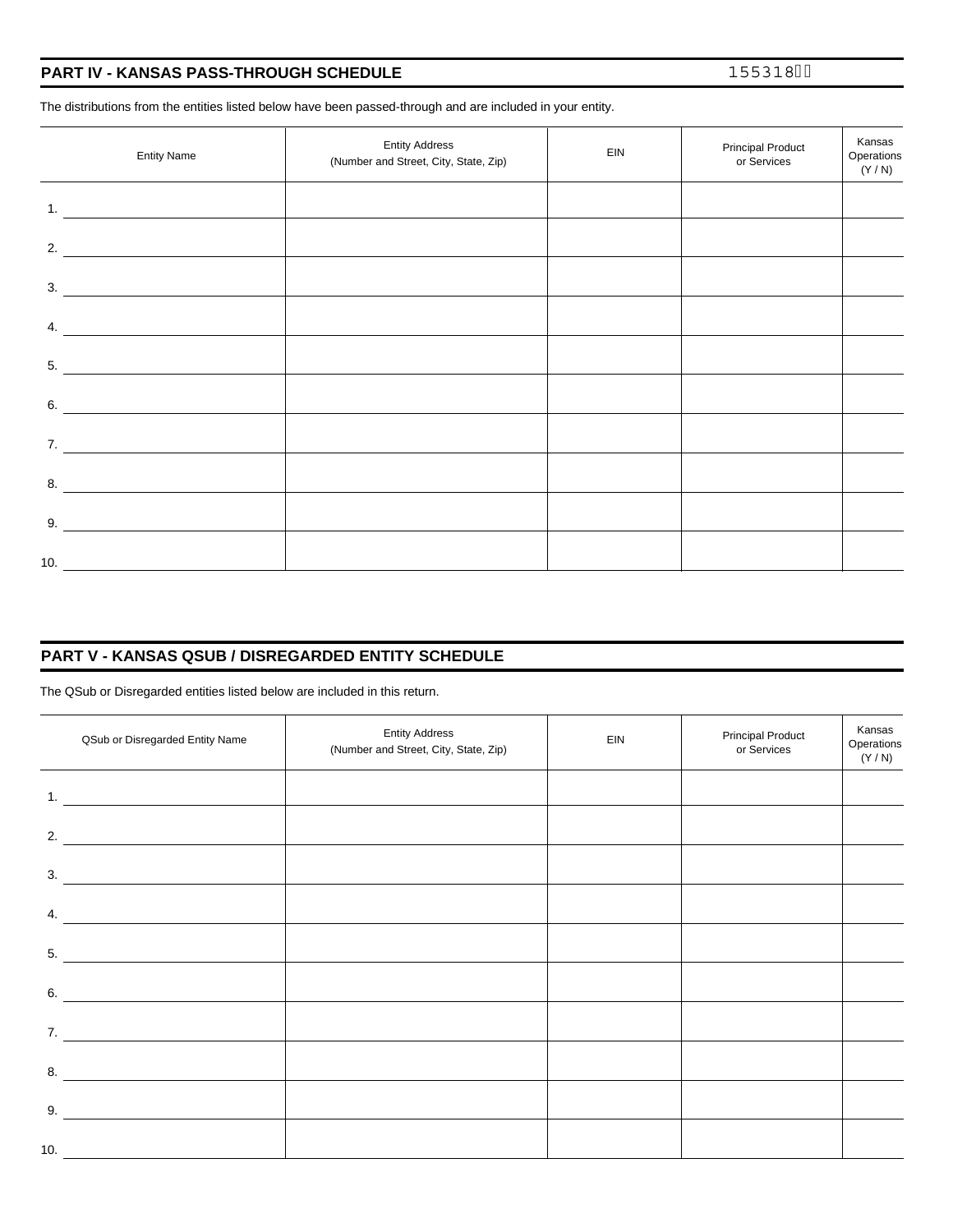

# **Partnership** or **S Corporation Income Tax**  sas 2014

# *File your business taxes electronically!*

See back cover for details.

**webtax.org**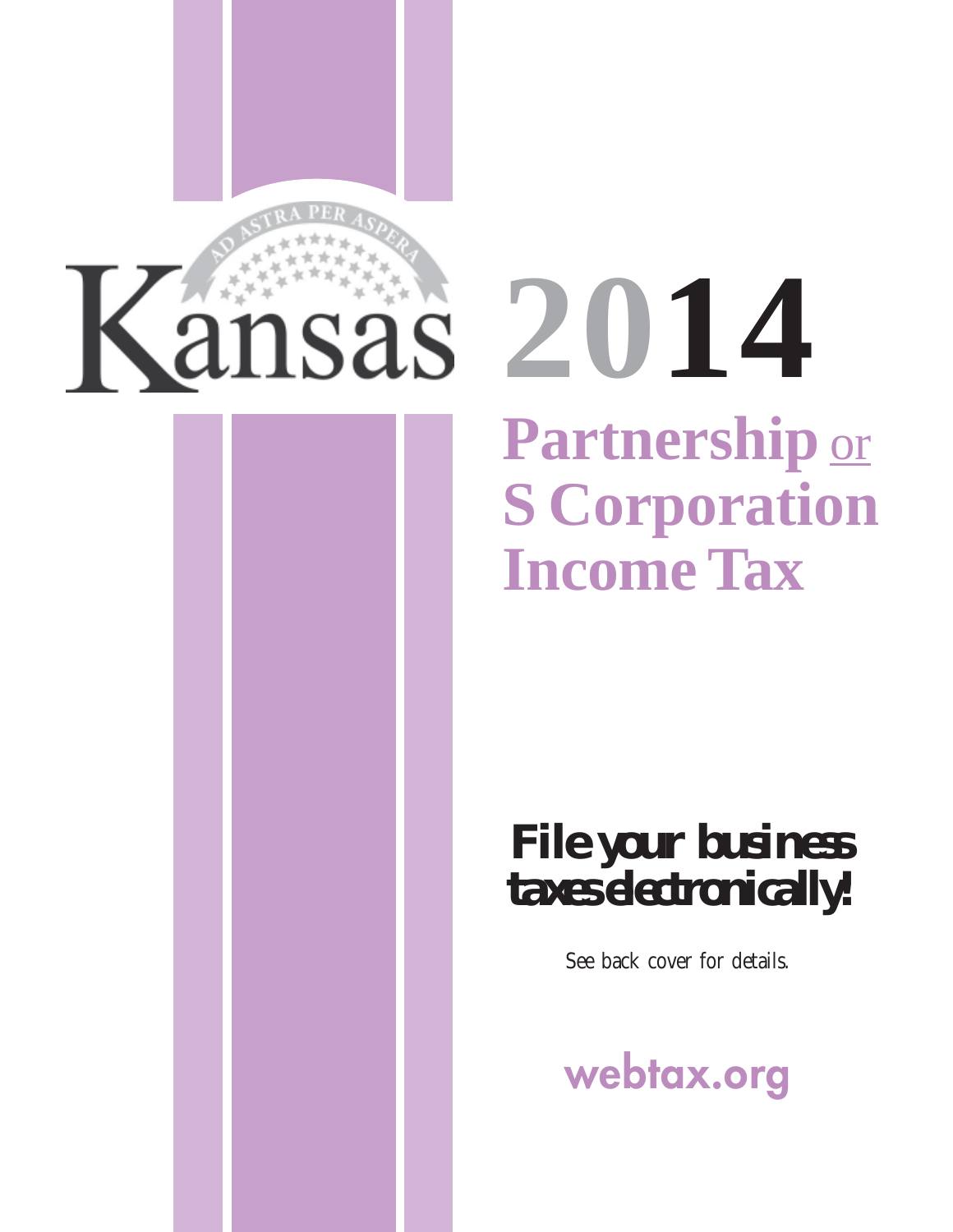# **IN THIS BOOKLET**

|                                          | -9 |
|------------------------------------------|----|
|                                          |    |
|                                          |    |
|                                          |    |
| <b>Back Cover</b><br>Taxpayer Assistance |    |
| <b>Back Cover</b>                        |    |

# **WHAT'S NEW**

Beginning with tax year 2014, the requirement for subchapter S corporations, partnerships, and LLCs to withhold Kansas income tax from nonresident shareholders, partners, and members is repealed; therefore, the following forms become obsolete: KW-7, KW-7S, KW-7A, and K-19.

The Community Service Contribution Tax Credit Program has been expanded to include youth apprenticeship and technical training as community service organizations. To obtain a community service contribution tax credit complete Schedule K-60.

# **GENERAL INFORMATION**

*If any due date falls on a Saturday, Sunday, or legal holiday, substitute the next regular workday.* 

| <b>Who Must</b><br>File a<br><b>Return</b>        | A Kansas corporate return must be filed by all corporations doing business within or deriving income from<br>sources within Kansas who are required to file a federal income tax return, whether or not a tax is due.<br>Corporations which elect under subchapter S of the Internal Revenue Code not to be taxed as a corporation<br>must file a Kansas Partnership or S Corporation return, Form K-120S. All other corporations file Form K-120.<br>Banks and savings and loan associations allowed to file as small business corporations at the federal<br>level are not allowed to file as small business corporations at the Kansas level. Those entities are required to<br>file a Privilege Tax return (K-130) to report any income or loss. The federal level shareholders income or loss<br>which is included in their individual federal income tax return is to be subtracted from federal adjusted gross<br>income so as to not allow that income.<br>A Partnership return (K-120S) must be completed by any business partnership, syndicate, pool, joint                                                                                                                                                                                                                                                                                                                                                                                                  |
|---------------------------------------------------|-------------------------------------------------------------------------------------------------------------------------------------------------------------------------------------------------------------------------------------------------------------------------------------------------------------------------------------------------------------------------------------------------------------------------------------------------------------------------------------------------------------------------------------------------------------------------------------------------------------------------------------------------------------------------------------------------------------------------------------------------------------------------------------------------------------------------------------------------------------------------------------------------------------------------------------------------------------------------------------------------------------------------------------------------------------------------------------------------------------------------------------------------------------------------------------------------------------------------------------------------------------------------------------------------------------------------------------------------------------------------------------------------------------------------------------------------------------------------|
|                                                   | venture or other such joint enterprise to report income from operations. The Kansas Partnership return must<br>be completed by every enterprise that has income or loss derived from Kansas sources regardless of the<br>amount of income or loss. Income or loss derived from Kansas sources includes income or loss attributed to:<br>■ any ownership interest in real property or tangible personal property located in Kansas and intangible<br>property to the extent it is used in a trade, business, profession or occupation carried on in Kansas; and,<br>a trade, business, profession or occupation carried on in Kansas.<br>Any partnership, joint venture, syndicate, etc., required to file a Partnership return for federal purposes is<br>required to file a Kansas Partnership return if such enterprise receives income or loss from Kansas sources.                                                                                                                                                                                                                                                                                                                                                                                                                                                                                                                                                                                                  |
|                                                   |                                                                                                                                                                                                                                                                                                                                                                                                                                                                                                                                                                                                                                                                                                                                                                                                                                                                                                                                                                                                                                                                                                                                                                                                                                                                                                                                                                                                                                                                         |
| <b>When and</b><br><b>Where to</b><br><b>File</b> | Calendar Year: If your return is based on a calendar year, it must be filed no later than April 15, 2015.<br>Fiscal Year: If your return is based on a tax year other than a calendar year, it must be filed no later than the<br>15th day of the fourth month following the end of your tax year.<br>Conformity to Federal Due Dates: Kansas small business returns are due on or before the 15th day of the<br>fourth month following the close of the taxable year. The close of the taxable year is the same as the close of<br>the taxable year for federal income tax purposes. If the federal original due date is not the 15th day of the third<br>month after the close of a taxable year for corporations or the 15th day of the fourth month after the close of a<br>taxable year for partnerships, complete item "J" on the front of Form K-120S, and enclose a letter indicating the<br>authorizing federal statute. Do not enter your extended due date.<br>Amended Returns: If the amended return will result in a refund, then it must be filed within three (3) years<br>from the date the original return was due including any extension allowed pursuant to law; or two (2) years<br>from the date the tax claimed to be refunded or against which the credit claimed was paid, whichever of such<br>periods expires later.<br>Mail your return to: KANSAS S CORPORATION TAX, KANSAS DEPARTMENT OF REVENUE, POBOX<br>758571, TOPEKA, KS 66675-8571. |
| <b>Confidential</b><br><b>Information</b>         | Income tax information disclosed to KDOR, either on returns or through department investigation, is held in<br>strict confidence by law. KDOR, the Internal Revenue Service, the Multi-state Tax Commission, and several<br>other states have an agreement under which some tax information is exchanged. This is to verify accuracy and<br>consistency of information reported on federal and Kansas tax returns.                                                                                                                                                                                                                                                                                                                                                                                                                                                                                                                                                                                                                                                                                                                                                                                                                                                                                                                                                                                                                                                      |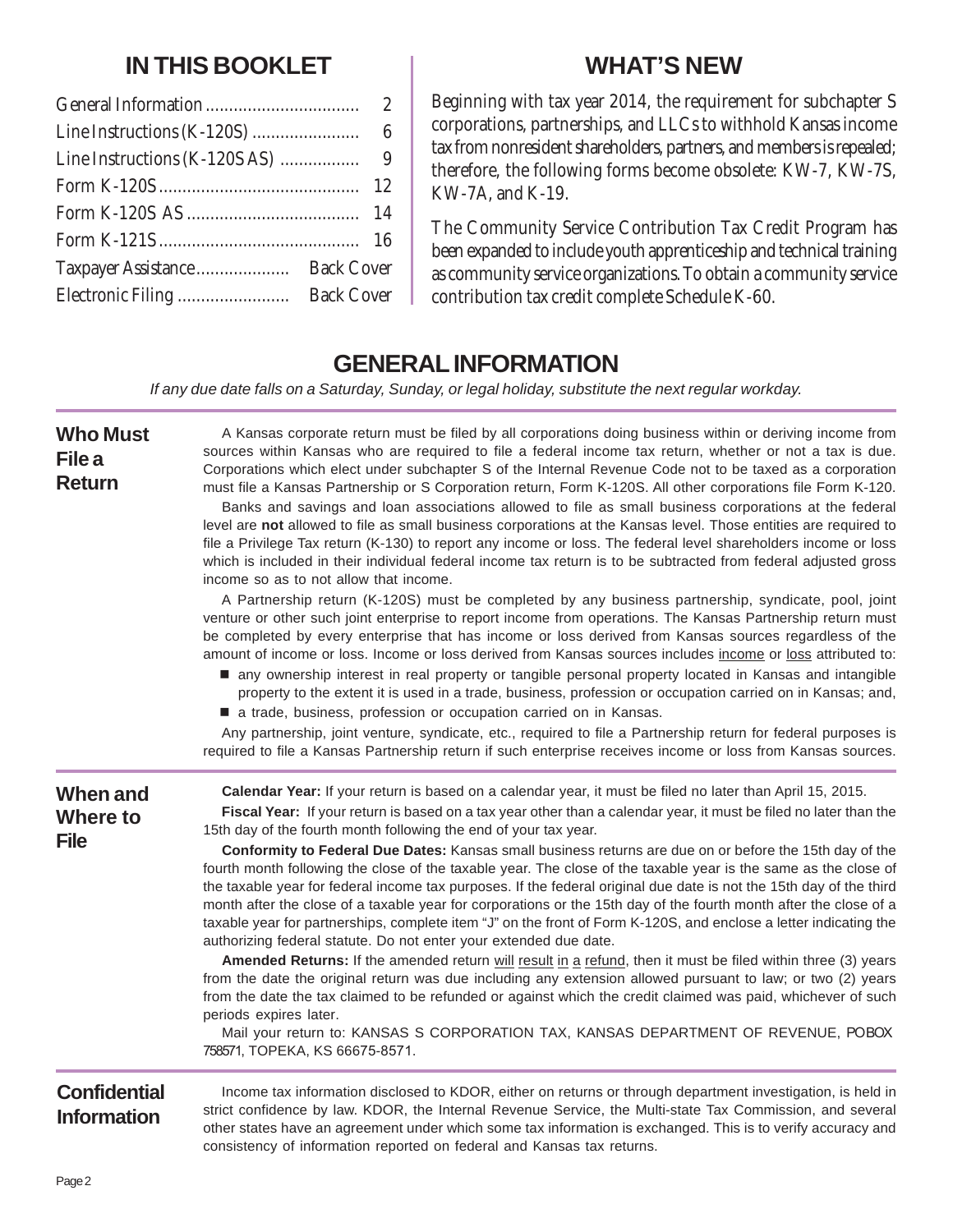| <b>Accounting</b><br><b>Period</b>                                   | A taxpayer's taxable year is the same as the taxable year for federal tax purposes. If a taxpayer's taxable<br>year is changed, or the method of accounting is changed for federal tax purposes, then the taxable year<br>and method of accounting shall be similarly changed for Kansas tax purposes.<br>Enclose with Form K-120S:<br>Pages 1 through 4 of the Federal Form 1120S or pages 1 through 5 of the Federal Form 1065, as<br>$\blacksquare$<br>filed with the Internal Revenue Service.<br>Federal schedules to support any Kansas modifications claimed on page 1.<br>Credit schedules and the required attachments to support pass-through activities.<br>An organizational chart showing all partnerships/S Corps and taxable entities that have income<br>that flows into this entity or flows from this entity.<br>Be sure to keep copies of all tax documents associated with your return as KDOR reserves the right to<br>request additional information as necessary.<br>If you are unable to complete your return by the filing deadline, you may request an extension of time to<br>file. If you filed federal form 7004 with the Internal Revenue Service for an extension of time, enclose a copy<br>of that form with your completed K-120S to automatically receive a five-month extension (for Partnerships)<br>or a six-month extension (for S Corps) to file your Kansas return. Kansas does not have a separate<br>extension request form. If you are entitled to a refund, an extension is not required in order to file the return<br>after the original due date.<br>Important—An extension of time to file Form K-120S does not extend the time for filing a partner's or a<br>shareholder's Kansas Individual Income Tax return, Form K-40. |  |
|----------------------------------------------------------------------|-------------------------------------------------------------------------------------------------------------------------------------------------------------------------------------------------------------------------------------------------------------------------------------------------------------------------------------------------------------------------------------------------------------------------------------------------------------------------------------------------------------------------------------------------------------------------------------------------------------------------------------------------------------------------------------------------------------------------------------------------------------------------------------------------------------------------------------------------------------------------------------------------------------------------------------------------------------------------------------------------------------------------------------------------------------------------------------------------------------------------------------------------------------------------------------------------------------------------------------------------------------------------------------------------------------------------------------------------------------------------------------------------------------------------------------------------------------------------------------------------------------------------------------------------------------------------------------------------------------------------------------------------------------------------------------------------------------------------------------------------------------------------------|--|
| <b>Federal Return</b><br>and Other<br><b>Enclosures</b>              |                                                                                                                                                                                                                                                                                                                                                                                                                                                                                                                                                                                                                                                                                                                                                                                                                                                                                                                                                                                                                                                                                                                                                                                                                                                                                                                                                                                                                                                                                                                                                                                                                                                                                                                                                                               |  |
| <b>Extension of</b><br><b>Time to File</b>                           |                                                                                                                                                                                                                                                                                                                                                                                                                                                                                                                                                                                                                                                                                                                                                                                                                                                                                                                                                                                                                                                                                                                                                                                                                                                                                                                                                                                                                                                                                                                                                                                                                                                                                                                                                                               |  |
| <b>Business</b><br><b>Income</b><br><b>Election</b>                  | Taxpayers may elect to have all income derived from the acquisition, management, use, or disposition<br>of tangible and intangible property treated as business income. The election is effective and irrevocable<br>for the taxable year of the election and the following nine taxable years. The election is binding on all<br>members of a unitary group of corporations. To make this election, an entity must file Form K-120EL with<br>KDOR within the time limits established by law for its filing situation.<br>An entity not previously doing business in Kansas that intends to make this election for its initial<br>w.<br>year of business must file Form K-120EL within 60 days after filing the articles of incorporation or<br>application for authority to engage in business with the Kansas Secretary of State.<br>For an entity currently doing business in Kansas, the election must be filed on or before the last<br>day of the tax year immediately preceding the tax year for which the election is made.                                                                                                                                                                                                                                                                                                                                                                                                                                                                                                                                                                                                                                                                                                                                           |  |
| <b>Adjustments</b><br>and Other<br><b>Information</b><br>to Partners | Form K-120EL must be sent separately from the K-120S return.<br>Kansas income tax law provides that partners receiving income from a partnership or corporation may<br>be required to make certain adjustments to their share of the entity's income included in their individual<br>federal income tax return in order to properly determine their individual Kansas adjusted gross income.<br>This modification can only be made from information available to the partnership, thus it is necessary that<br>each partnership notify each partner of his share of the adjustments. In addition to the adjustments,<br>information regarding income not included in ordinary partnership income must be given to each partner.<br>NOTE: Each partner or shareholder should be notified of the gross of such income received by the<br>partnership or corporation, each partner's or shareholder's share of such income, the total adjustments<br>applicable and each partner's or shareholder's share of such adjustment.<br>Information given to the partners receiving income should also include the partner's share of the<br>Kansas and everywhere property, payroll and sales factors of the partnership making the distribution. This<br>information is necessary so the partner receiving the distribution can include those factors with their<br>Kansas and everywhere property, payroll and sales factors in order to properly apportion income to Kansas<br>in their returns when filed.                                                                                                                                                                                                                                                                         |  |
| Amended<br><b>Returns</b>                                            | You must file an amended Kansas return when an error was made on your Kansas return or there is a<br>change (error or adjustment) on another state's return or on your federal return.<br>To amend your Kansas Partnership or S Corporation return, mark the "Amended Return" checkbox on<br>the front of the K-120S and insert the changes on the return. Include a copy of the other state's amended<br>return or a copy of the IRS amended return or Revenue Agent's Report or adjustment letter showing the<br>adjustments.<br>AMENDED FEDERAL RETURN: If you are filing an amended federal income tax return for the same taxable<br>year as your Kansas amended return, enclose a complete copy of the amended federal return and full<br>explanations of all changes made on your amended Kansas return. If your amended federal return is<br>adjusted or disallowed, you must provide the department with a copy of the adjustment or denial letter.                                                                                                                                                                                                                                                                                                                                                                                                                                                                                                                                                                                                                                                                                                                                                                                                                  |  |

If you did not file a Kansas return when you filed your original federal return, and the federal return has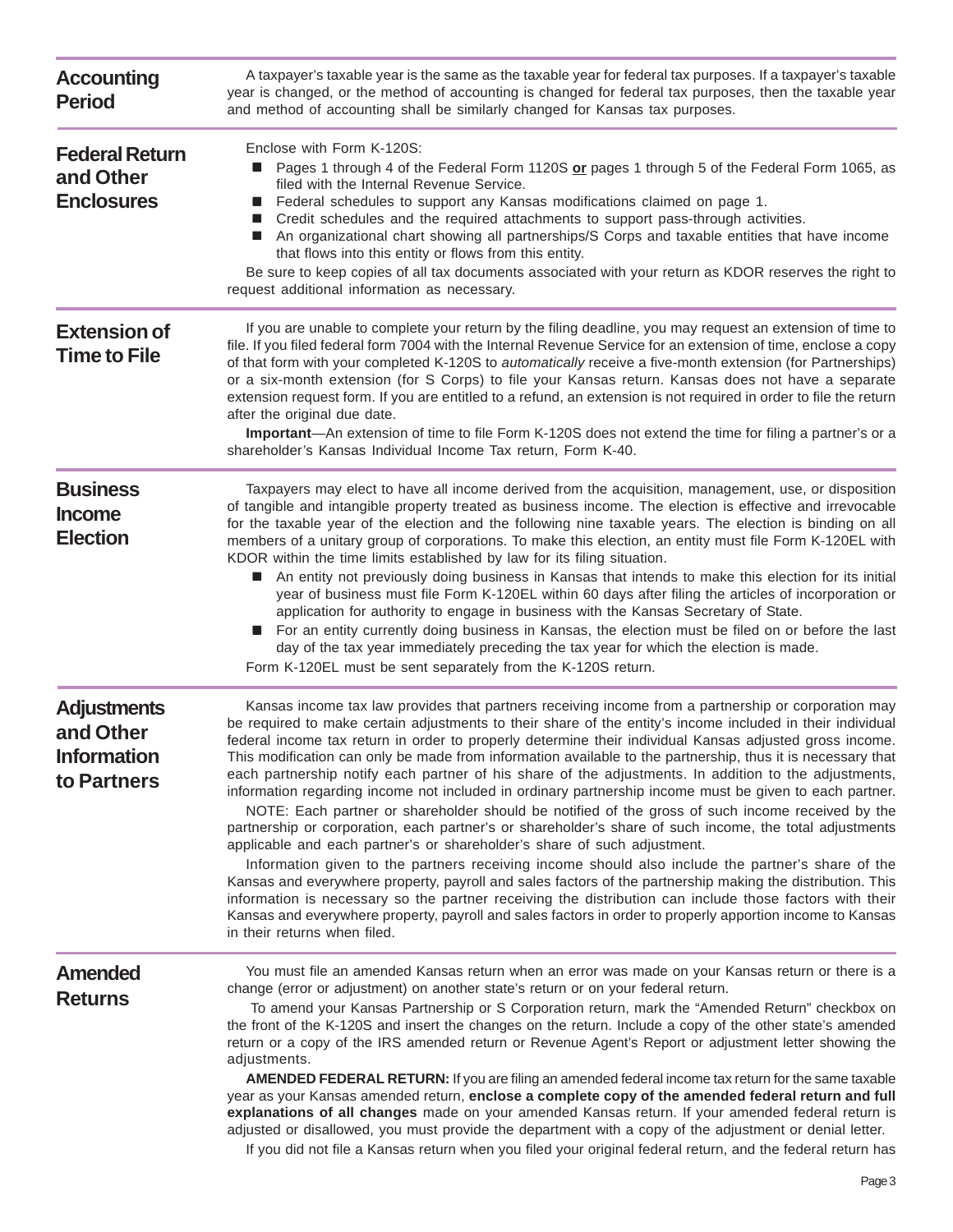| <b>Amended</b><br><b>Returns</b><br>(continued) | since been amended or adjusted, use the information on the amended or adjusted federal return to complete<br>your original Kansas return. A copy of both the original and amended federal returns should be enclosed with<br>the Kansas return along with an explanation of the changes.<br>Federal Audit. Any taxpayer whose income has been adjusted by the Internal Revenue Service must file an<br>amended return with Kansas and include a copy of the Revenue Agent's Report or adjustment letter showing<br>and explaining the adjustments. These adjustments must be submitted within 180 days of the date the<br>federal adjustments are paid, agreed to, or become final, whichever is earlier. Failure by the taxpayer to notify<br>KDOR within the 180 day period shall not bar KDOR from assessing additional taxes or proceeding in court<br>to collect such taxes. Failure by the taxpayer to comply with the requirements for filing returns shall toll the<br>periods of limitation for KDOR to assess or collect taxes.                            |
|-------------------------------------------------|----------------------------------------------------------------------------------------------------------------------------------------------------------------------------------------------------------------------------------------------------------------------------------------------------------------------------------------------------------------------------------------------------------------------------------------------------------------------------------------------------------------------------------------------------------------------------------------------------------------------------------------------------------------------------------------------------------------------------------------------------------------------------------------------------------------------------------------------------------------------------------------------------------------------------------------------------------------------------------------------------------------------------------------------------------------------|
| <b>Capital</b><br><b>Gains</b>                  | Any adjustment, provided by Kansas law, which applies to a capital gain received by the partnership or<br>corporation and reported by the individual partners or shareholders on their individual federal income tax<br>return, is to be made by each partner or shareholder on his Kansas individual income tax return.<br>If, during the taxable year, the partnership or corporation received a gain from the sale of property or other<br>capital assets for which the tax basis for Kansas is higher than the tax basis for federal, each partner or<br>shareholder must be notified of his share of the difference in basis and whether the gain qualified as a long<br>or short term capital gain.<br>Any partnership or corporation which has a partner or shareholder who is a nonresident of Kansas must<br>advise such partner of those capital gains and losses incurred from assets located in Kansas because the<br>nonresident partner or shareholder is subject to tax on gains realized from the sale or exchange of property<br>located in Kansas. |
|                                                 | If such computations result in a net capital loss to Kansas, the loss is limited to \$3,000 (\$1,500 for married<br>individuals filing separate returns) on the partner's or shareholder's Kansas individual income tax return.<br>Capital transactions from Kansas sources to which the above instructions apply include: a) Capital gains<br>or losses derived from real or personal property having an actual situs within Kansas whether or not connected<br>with the trade or business; b) capital gains or losses from stocks, bonds and other intangible property used<br>in or connected with a business, trade or occupation that is carried on within Kansas; and, $c$ ) respective<br>portion of the partnership or corporate capital gain or loss from a partnership or corporation of which the<br>partnership or shareholder is a member, partner or shareholder, or an estate or trust of which the partnership<br>or corporation is a beneficiary. See instructions for Part III - Apportionment Formula.                                            |

**Definitions** Business Income. For tax years commencing after December 31, 2007, *business income* means: 1) income arising from transactions and activity in the regular course of the taxpayer's trade or business; 2) income arising from transactions and activity involving tangible and intangible property or assets used in the operation of the taxpayer's trade or business; or 3) income of the taxpayer that may be apportioned to this state under the provisions of the Constitution of the United States and laws thereof, except that a taxpayer may elect that all income constitutes business income. Business income is apportioned to Kansas generally using the average of the three factors of property, payroll, and sales. For instance, business income received from another partnership is included in your apportionable income and your share of that partnership is multiplied times the property, payroll and sales both in Kansas and everywhere of that partnership to add to your entity's property, payroll and sales both in Kansas and everywhere. The apportionable income is then multiplied by the resulting factor. Any deviation from using the three factor method requires alternative qualifications. All the apportionment methods are listed in this section.

> K.S.A. 79-3279 provides that the use of the three-factor method formula of property, payroll, and sales be used to apportion income to Kansas. Direct or segregated accounting methods will not be allowed unless the taxpayer has petitioned the Secretary of Revenue for use of direct or segregated accounting, and the petition is approved. Direct or segregated accounting will not be allowed only because that is the method used in another state or because partnership income is received from other entity.

> **Unitary Business.** A multistate business is unitary when the operations conducted in one state benefit or are benefited by the operations conducted in another state or states. The essential test to be applied is whether or not the operation of the portion of the business within the state is dependent upon or contributory to the operation of the business outside the state. If there is such a relationship, the business is unitary. Stated another way, the test is whether various parts of a business are interdependent and of mutual benefit so as to form one business rather than several business entities and not whether the operating experience of the parts are the same at all places.

> **Activity Wholly Within Kansas.** If a particular trade or business is carried on exclusively within Kansas or if the activities outside of Kansas are such that federal Public Law 86-272 prohibits another state from imposing a tax, then the entire net income is subject to the Kansas Income Tax. If two or more corporations file federal income tax returns on a consolidated basis, and if each of such corporations derive all of their income and expenses from sources within Kansas, they must file a consolidated return for Kansas income tax purposes.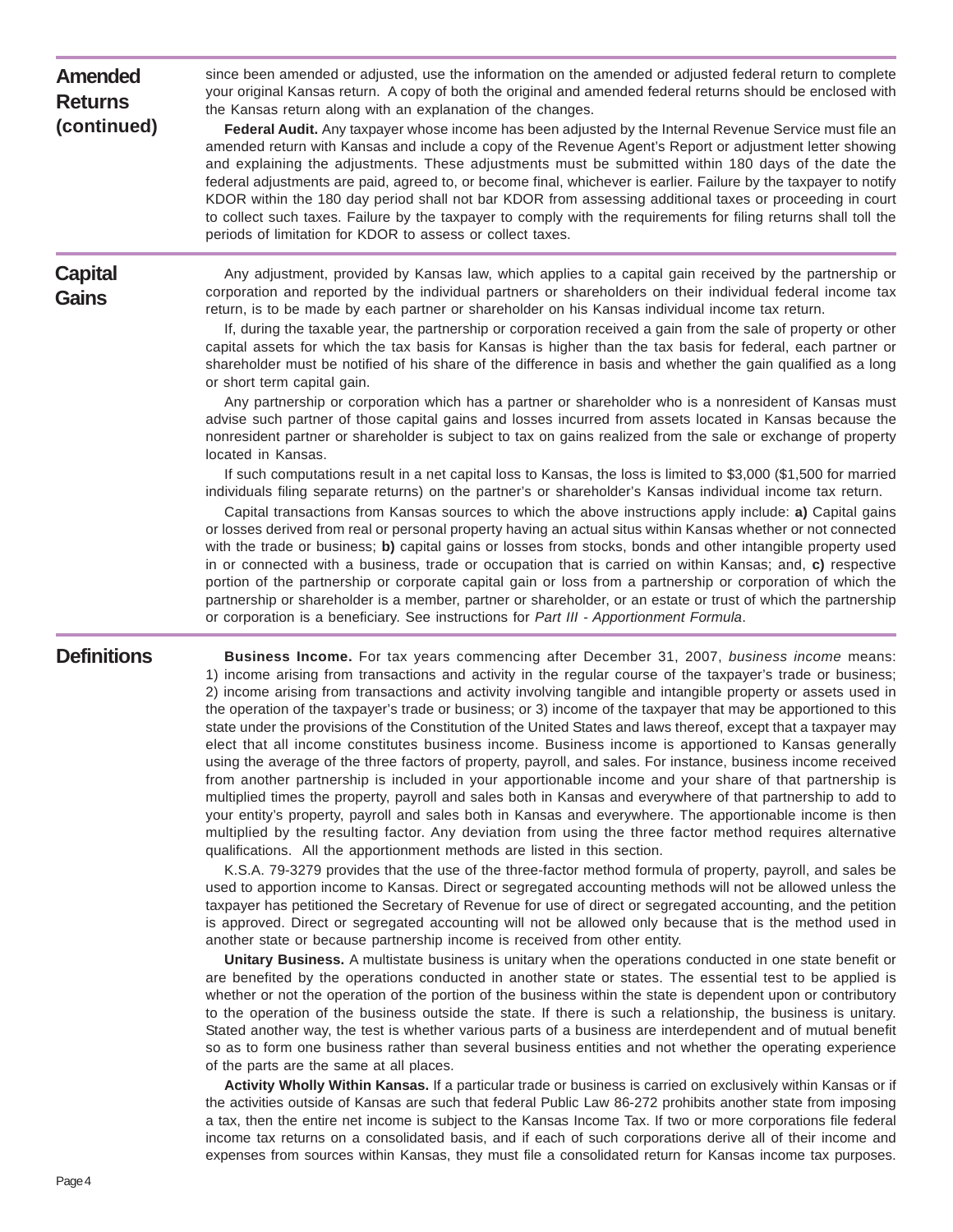# **Definitions (continued)**

**Single Entity Apportionment Method.** Any taxpayer having income from business activity which is taxable both within and without this state, other than activity as a financial organization or the rendering of purely personal services by an individual, shall allocate and apportion net income as provided in the Uniform Division of Income for Tax Purposes Act.

**Combined Income Method—Single Corporate Filing.** When a group of corporations conduct a unitary business both within Kansas and outside of Kansas, the source of income shall be determined by the "combined income approach." This approach is the computation by formula apportionment of the business income of a unitary trade or business properly reportable to Kansas by members of a unitary group. The property, payroll, or sales factor for each member of a unitary business shall be determined by dividing the property, payroll, or sales figure for Kansas by the total property, payroll, or sales figure of the entire group. The average is multiplied by the income of the unitary group to determine the income of the company derived from sources in Kansas.

The Kansas S Corporation return filed on the combined income approach must include Schedule K-121S, which can be found in this booklet.

Any small business corporation which files a consolidated return for federal purposes and a combined report for Kansas purposes must submit a copy of the consolidated federal Form 1120S and all other schedules and statements necessary to support the federal ordinary income reported on the Kansas return. Schedule K-121S must be used to determine income of the small business corporation. Schedule K-121S single entity Kansas income is then shown on line 19, Form K-120S.

**Combined Income Method—Multiple Corporation Filing.** This method is the same as *Combined Income Method—Single Corporation Filing* except that any corporation filing using the combined income method with more than one entity doing business in Kansas may file the Kansas return reporting the total combined income on that return. Schedule K-121S must be used to determine the Kansas taxable income of each separate corporation. Schedule K-121S combined Kansas income is then entered on line 19 of Form K-120S.

**Qualified Elective Two-Factor Method.** This method may be used by any taxpayer who qualifies and elects to utilize the two-factor formula of property and sales. A qualified taxpayer is one whose payroll factor for a taxable year exceeds 200% of the average of the property factor and the sales factor. A statement must be included with the original tax return indicating the taxpayer elects to utilize this apportionment method. It will be effective and irrevocable for the taxable year of the election and the following nine taxable years.

**Common Carrier Method.** All business income of railroads and interstate motor carriers of persons or property for-hire shall be apportioned to this state on the basis of mileage. For railroads, multiply the business income by a fraction, the numerator of which is the freight car miles in this state and the denominator of which is the freight car miles everywhere. For interstate motor carriers, multiply the business income by a fraction, the numerator of which is the total number of miles operated in this state and the denominator of which is the total number of miles operated everywhere.

**Alternative Accounting Method.** If the uniform allocation and apportionment provisions do not represent fairly the extent of the taxpayer's business activity in this state, the taxpayer may petition for, or the Secretary of Revenue may require, in respect to all or any part of the taxpayer's business activity, if reasonable: (a) Separate accounting; (b) the exclusion of one or more of the factors; (c) the inclusion of one or more additional factors; or (d) the employment of any other method to effect an equitable allocation and apportionment of the taxpayer's income. A copy of the letter from KDOR granting the use of an alternative method must be enclosed with the return when filed. Enter the amount determined on your separate schedule on line 19, Form K-120S.

**Separate Accounting Method.** The separate accounting method of reporting income to Kansas is allowable only in unusual circumstances and with the permission of KDOR where the use of the three-factor formula does not fairly represent the taxpayer's business activity. Before a taxpayer engaged in a multistate business may use the separate accounting method, the following requirements shall be satisfied:

- $\blacksquare$  The books and records are kept by recognized accounting standards to reflect accurately the amount of income of the multistate business which was realized in Kansas during the taxable period;
- The management functions of the business operations within Kansas are separate and distinct so that in conducting the Kansas business operations the management within Kansas did not utilize or incur centralized management services consisting of operational supervision, advertising, accounting, insurance, financing, personnel, physical facilities, technical and research, sales and servicing or purchasing during the taxable period;
- The business operations within Kansas are separate and distinct and do not contribute to or depend upon the overall operations of the company, and there are no interstate, intercompany, or interdivisional purchases, sales or transfers during the taxable period.

If all three requirements are not satisfied, the taxpayer shall determine Kansas taxable income by use of the apportionment formula. Enter the amount determined on your separate schedule on line 19, Form K-120S.

*All small business corporations filing a combined return (single or multiple) must complete lines 1 through 19 of Form K-120S using the total combined income column from Schedule K-121S.*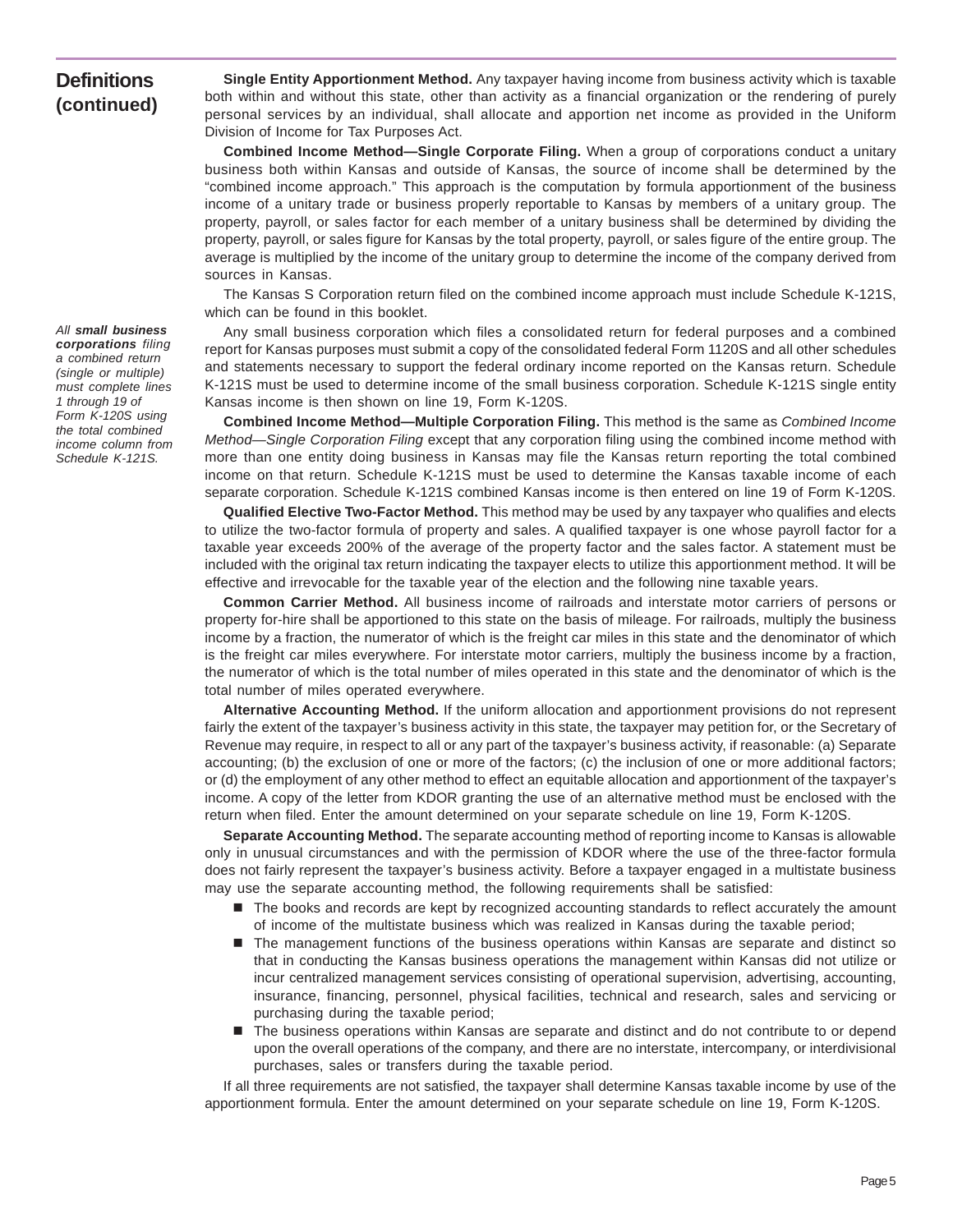#### **TAXPAYER INFORMATION**

**Beginning and Ending Dates.** Enter beginning and ending dates of the tax year, even if it is a calendar year.

**Name and Address.** PRINT or TYPE the name and address of the entity.

**EIN.** Enter the federal Employer's Identification Number.

**Information for Items A through M.** Complete all requested information.

- **A** Indicate whether the return is for a partnership or S corporation. If federal Form 1065 was filed, indicate a partnership; if a federal Form 1120S or other federal form was filed, indicate an S corporation.
- **B** Select a method to report income to Kansas. The methods are described in the *Definitions* section on page 4.
- **C** Enter the NAICS code from Publication KS-1500, available from our web site: **ksrevenue.org**
- **D** Enter the date the business began in Kansas.
- **E**  Enter the date the business was discontinued in Kansas, if applicable. If a final return is being filed due to liquidation, enter the date and also enclose a copy of the federal form that states the applicable federal code section.
- **F** Enter the two-letter abbreviation for the state of incorporation and the date of that incorporation.
- **G**  Enter the two-letter abbreviation for the state of commercial domicile.
- **H** Enter the number of partners/shareholders that are listed on Part II.
- **I** Mark this box if there are any tax credit schedules or supporting documentation enclosed with this return. If the credit is initiated by this entity, enclose one credit schedule showing the total amount of credit claimed for all partners/ shareholders. If the credit is passed to this entity from another entity, enclose one credit schedule showing the proportionate share of credit passed to this entity.
- $\bullet$  **J** Enter the original federal due date if other than the 15<sup>th</sup> day of the 3<sup>rd</sup> month after the end of the tax year.
- **K**  Mark this box if any taxpayer information has changed since the last return was filed in any boxes in this section except for boxes H, I, L, or M.
- **L** Mark this box if a K-40C (composite return) is filed for this entity.
- **M** Mark this box if a K-120EL is filed.

#### **INCOME**

**LINE 1—FEDERAL ORDINARY INCOME.** Enter the federal ordinary income from federal Schedule K. A copy of certain pages of the federal return must be enclosed in all cases. See instructions on page 3. For partners using federal Form 1065-B, enter Line 1a from Form 1065-B, Schedule K.

**LINE 2a—TOTAL OTHER INCOME FROM FEDERAL SCHEDULE K.** Enter the total of all other income listed on federal Schedule  $K$  – for partners, this is the total of the amounts entered on lines 2, 3c, 4, 5, 6a, 7, 8, 9a, 10, and 11. For partners using federal Form 1065-B, this is the total of the amounts entered on lines 1a, 2, 7 and 8 from Form 1065-B, Schedule K. For S corporations

it is the total of amounts entered on lines 2, 3c, 4, 5a, 6, 7, 8a, 9, and 10 of federal Schedule K. Also include any gain from the sale of assets subject to section 179 that is not reported on Schedule K.

**LINE 2b—TOTAL DEDUCTIONS FROM SCHEDULE K.** Enter the allowable deductions listed on federal Schedule  $K -$  for partnerships this is the total of lines 12, 13b, 13c(2), and 13d. For partners using federal Form 1065-B, the deductions are included in Line 2a above. For S corporations, this is the total of lines 11, 12b, 12c(2), and 12d of federal Schedule K.

Contributions from Schedule K (Partnership, line 13a; or S Corporation, line 12a) may be deducted on line 2b unless the partner or shareholder is an individual. If the partner or shareholder is an individual, and if they are itemizing deductions at the federal level, the contribution deductions should already be in their federal itemized deductions and no adjustment is necessary on the Kansas individual return. If the partner or shareholder is included in a composite return for Kansas (K-40C), they are required to use a standard deduction and not entitled to their share of the partnership or S corporation contribution deduction or their credits.

**LINE 3—TOTAL.** Add line 1 to line 2a and subtract line 2b. Enter the result on line 3.

**LINE 4—TOTAL STATE AND MUNICIPAL INTEREST.** Enter interest income received, credited, or earned by you during the taxable year from any state or municipal obligations such as bonds and mutual funds. Reduce the income amount by any related expenses (such as management or trustee fees) directly incurred in purchasing these state or political subdivision obligations.

DO NOT include interest income on obligations of the state of Kansas or any Kansas political subdivision issued after December 31, 1987, or the following bonds exempted by Kansas law: Board of Regents Bonds for Kansas Colleges and Universities, Electrical Generation Revenue Bonds, Industrial Revenue Bonds, Kansas Highway Bonds, Kansas Turnpike Authority Bonds and Urban Renewal Bonds.

If you are a partner or shareholder in a fund that invests in both Kansas and other states' bonds, only the Kansas bonds are exempt. Use the information provided by your fund administrator to determine the amount of taxable (non-Kansas) bond interest to enter here.

**LINE 5—TAXES ON OR MEASURED BY INCOME OR FEES OR PAYMENTS IN LIEU OF INCOME TAXES.** Enter the taxes on or measured by income or fees or payments in lieu of income taxes which you deducted on your federal return in arriving at your federal ordinary income.

**LINE 6—OTHER ADDITIONS TO FEDERAL INCOME.** Enter on line 6 the following additions to your federal ordinary income:

• **Learning Quest 529 Education Savings Program.** Enter the amount of any "nonqualified withdrawal" from the Learning Quest Savings Program.

A tax credit for the additions below may be claimed on your tax return (schedule required):

• **Community Service Contribution Credit.** Enter the amount of any charitable contribution claimed on your federal return used to compute this credit on Schedule K-60.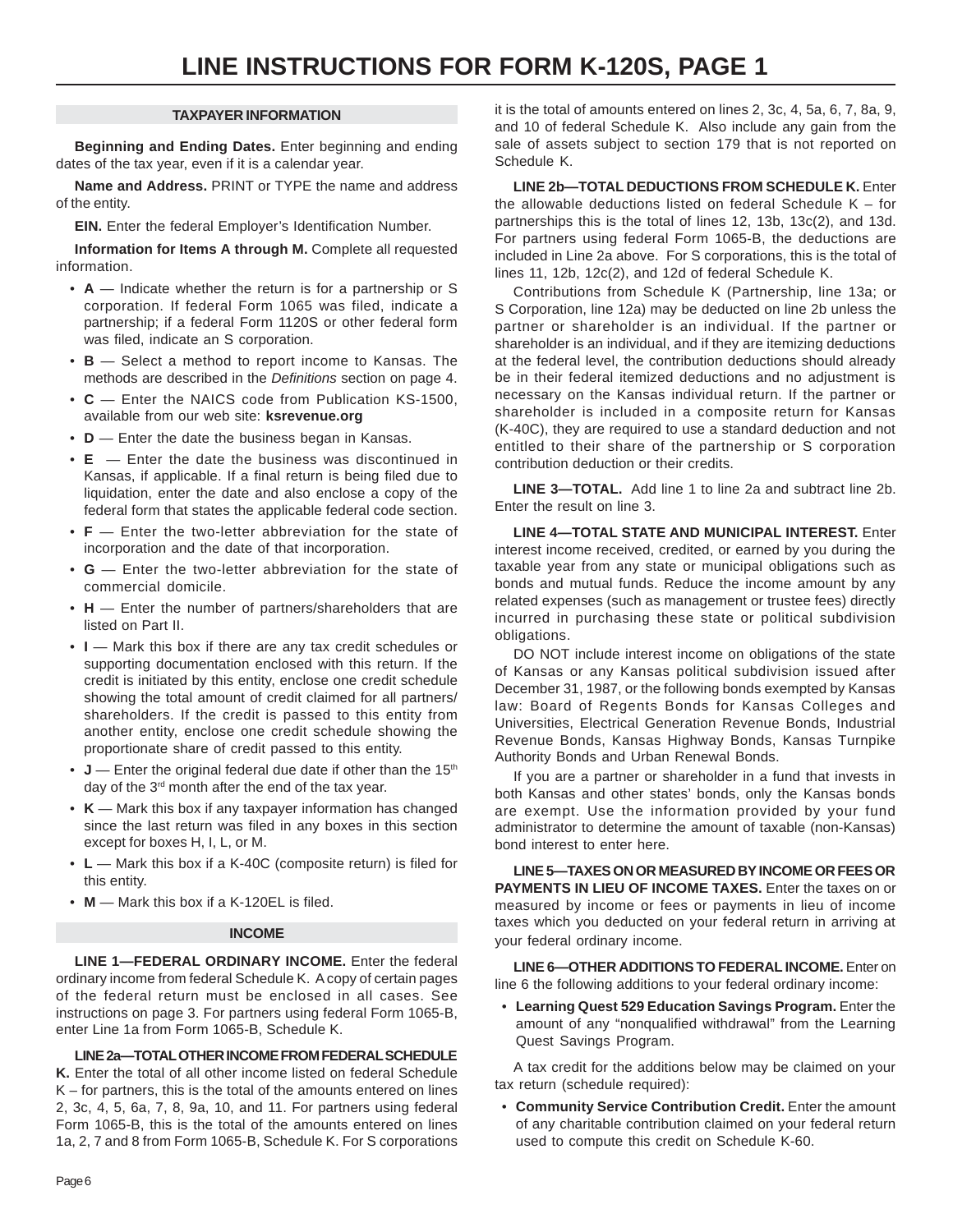- **Disabled Access Credit.** Enter the amount of any depreciation deduction or business expense deduction claimed on your federal return that was used to determine this credit on Schedule K-37.
- Swine Facility Improvement Credit. Enter the amount of any costs claimed on your federal return and used as the basis for this credit on Schedule K-38.
- **Expenditures— Energy Credits.** Enter amount of any expenditures claimed to the extent the same is claimed as the basis for any credit allowed on Schedule K-81 or carry forward amount on Schedule K-73, K-77, K-79, K-82, or K-83.
- **Amortization— Energy Credits.** Enter the carry forward amount of any amortization deduction—to the extent the same is claimed on your federal return—with regard to Schedules K-73, K-77, K-79, K-82 or K-83 and any amount claimed in determining federal AGI on carbon dioxide recapture, sequestration or utilization machinery and equipment, or waste heat utilization system property.

**LINE 7—TOTALADDITIONS TO FEDERAL INCOME.** Add lines 4 through 6 and enter the result on line 7.

**LINE 8—INTEREST ON U.S. GOVERNMENT OBLIGATIONS.**  Enter any interest or dividend income received from obligations or securities of any authority, commission or instrumentality of the United States and/or its possessions that was included in your federal ordinary income. This includes U.S. Savings Bonds, U.S. Treasury Bills, and the Federal Land Bank. You must reduce the interest amount by any related expenses (such as management or trustee fees) directly incurred in the purchase of these securities.

If you are a shareholder in a mutual fund that invests in both exempt and taxable federal obligations, only that portion of the distribution attributable to the exempt federal obligations may be subtracted here. Enclose a schedule showing the name of each U.S. Government obligation interest deduction claimed.

Interest from the following are taxable to Kansas and may NOT be entered on this line:

- Federal National Mortgage Association (FNMA)
- Government National Mortgage Association (GNMA)
- Federal Home Loan Mortgage Corporation (FHLMC)

**LINE 9—IRC SECTION 78 AND 80% OF FOREIGN DIVIDENDS.**  Enter the amount included in federal ordinary income pursuant to the provisions of Section 78 of the Internal Revenue Code and 80% of dividends from corporations incorporated outside of the United States or the District of Columbia which are included in federal ordinary income.

**LINE 10—OTHER SUBTRACTIONS FROM FEDERAL INCOME.**  Enter a total of the following subtractions from your federal ordinary income (schedule required).

- **Refunds or Credits.** Any refund or credit for overpayment of taxes on or measured by income or fees or payments in lieu of income taxes imposed by this state, or any taxing jurisdiction, to the extent included in federal ordinary income.
- **Jobs and WIN Tax Credit.** The amount of federal targeted jobs and WIN credit.
- **Kansas Venture Capital, Inc. Dividends.** Dividend income received as a result of investing in stock issued by Kansas Venture Capital, Inc.
- **Electrical Generation Revenue Bonds.** Enter the gain from the sale of Electrical Generation Revenue Bonds that was included in your federal ordinary income.
- **Learning Quest Education Savings Program.** Enter the amount of contributions deposited in the Learning Quest Education Savings Program, or a qualified 529 tuition program established by another state, up to a maximum of \$3,000 per student (beneficiary).
- **Sale of Kansas Turnpike Bonds.** Enter the gain from the sale of Kansas Turnpike Bonds that was included in your federal ordinary income.
- **Amortization—Energy Credits.** The carry forward amount of amortization deduction allowed relating to Schedule K-73, K-77, K-79, K-82 or K-83, and the amount of amortization deduction allowed for carbon dioxide capture, sequestration or utilization machinery and equipment, or waste heat utilization system property.

**LINE 11—TOTAL SUBTRACTIONS FROM FEDERAL INCOME.**  Add lines 8 through 10, and enter the result on line 11.

**LINE 12— NET INCOME BEFORE APPORTIONMENT.** Add lines 3 and 7, then subtract line 11. Enter result on line 12.

#### **APPORTIONMENT and ALLOCATION**

**LINE 13— NONBUSINESS INCOME - TOTAL COMPANY.** Enter on line 13 the total amount of nonbusiness net income everywhere that is to be directly allocated.

Any taxpayer that claims nonbusiness income on the Kansas return is required to clearly demonstrate that the transaction or activity which gave rise to the income was unusual in nature and infrequent in occurrence or that the income was earned in the course of activities unrelated to the taxpayer's regular business operations; or that the income did not arise from transactions and activities involving tangible and intangible property or assets used in the operation of the taxpayer's trade or business.

The taxpayer must also submit a schedule as required below. If the taxpayer does not demonstrate that the income is nonbusiness and does not submit the required schedule(s), the income will be considered business income and KDOR will apportion it accordingly.

From the items of income directly allocated, there shall be deducted the expenses related thereto. As used in this paragraph, *expenses related thereto* means any allowable deduction or portion thereof attributable to such income and a ratable part of any other allowable deductions which cannot definitely be allocated to some item or class of income.

A schedule must accompany the return showing: 1) the gross income from each class of income being specifically allocated, 2) the amount of each class of related expenses together with an explanation or computations showing how amounts were arrived at, 3) the total amount of the related expense for each income class, and 4) the net income for each income class. The schedules should provide appropriate columns as set forth above for items specifically assigned to Kansas and for nonbusiness items specifically assigned outside Kansas. An explanation must also be enclosed to explain specifically why the income should be classified as nonbusiness income.

**LINE 14—APPORTIONABLE BUSINESS INCOME.** Subtract line 13 from line 12 and enter the result on line 14.

**LINE 15—AVERAGE PERCENT TO KANSAS.** Enter the applicable percentages in spaces A, B, and C of line 15. If you are qualified and utilizing the elective two-factor formula, do not enter a percentage in space B. Enter on line 15 the average percent from Form K-120S AS, Part III, line E. **Important**––Round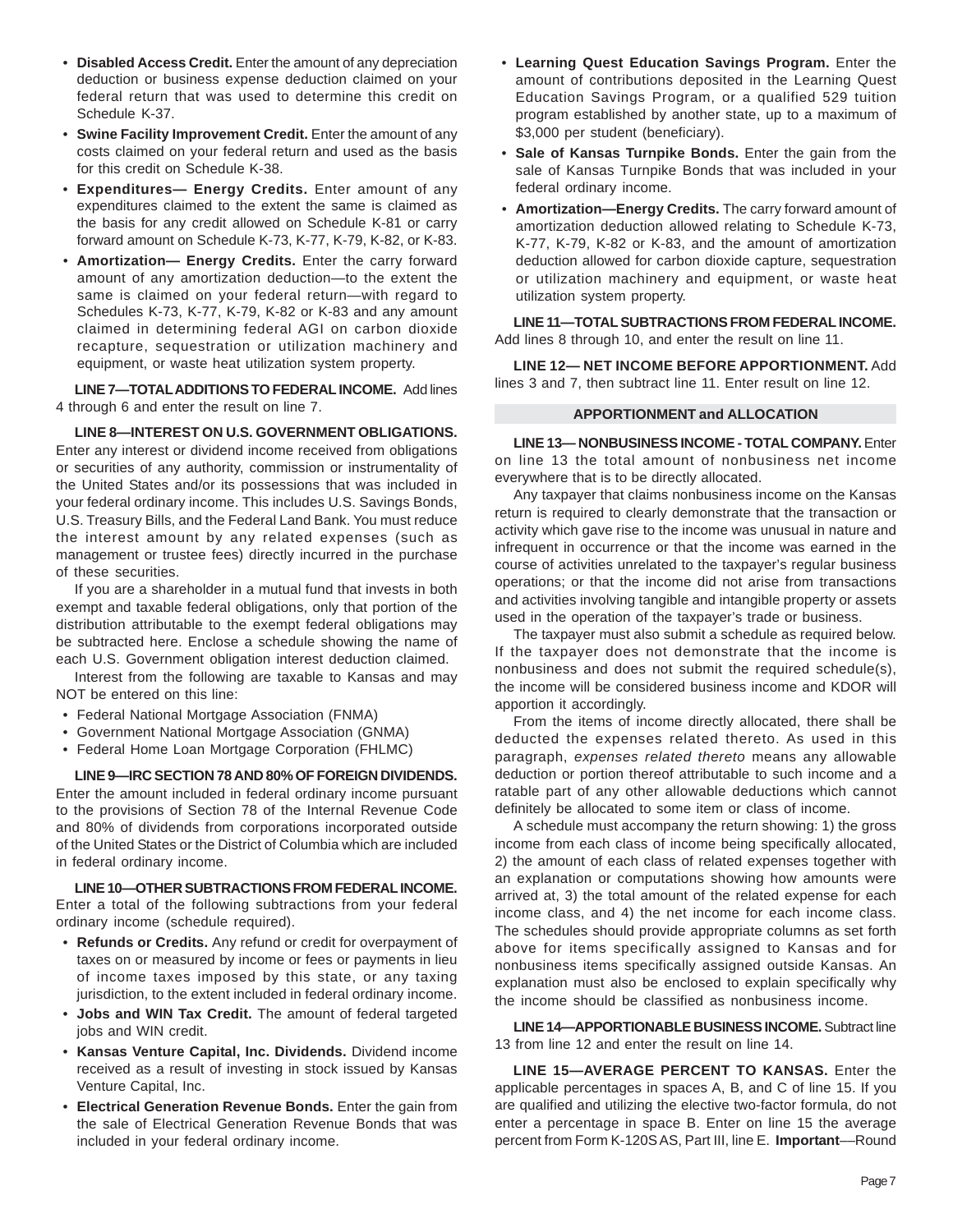the percent to the fourth decimal point. If your business is wholly within Kansas enter 100.0000.

**LINE 16—AMOUNT TO KANSAS.** Multiply line 14 by line 15 and enter the result on line 16.

**LINE 17—NONBUSINESS INCOME-KANSAS.** Enter the total amount of nonbusiness net income directly allocated to Kansas. Submit a schedule to support the amount shown.

**LINE 18—KANSAS EXPENSING RECAPTURE (K-120EX).** If you have a Kansas expensing recapture amount from Schedule K-120EX, enter the amount on line 18 and enclose a copy of your completed K-120EX and federal Form 4562.

**LINE 19—TOTAL KANSAS INCOME.** If you are filing a combined report (Schedule K-121S) or you are authorized to file using the alternative or separate accounting method, enter on line 19 the Kansas income from: 1) line 19 of Schedule K-121S; or, 2) a separate schedule prepared by you (Separate/ Alternative Method of Reporting).

**LINE 20—ESTIMATED TAX PAID AND AMOUNT CREDITED FORWARD.** If you filed a Form K-120 last year, enter the total of your 2014 estimated tax payments plus any 2013 overpayment you had credited forward to 2014.

**LINE 21—OTHER TAX PAYMENTS.** Enter on line 21 amounts of any prepaid tax that is not entered on line 20. Enclose separate schedule.

**LINE 22—REFUND.** Add lines 20 and 21 and enter the result. Amounts less than \$5.00 will not be refunded.

**SIGNATURE AND VERIFICATION.** The return must be signed and sworn to by a member, partner, president, vice-president, or other principal officer. If the return is prepared by a firm or corporation, the return should be signed in the name of the firm or corporation. Any person or persons who prepare the return for compensation must also sign the return and provide their federal EIN (Employer Identification Number) or SSN (Social Security Number).

# **LINE INSTRUCTIONS FOR FORM K-120S, PAGE 2**

#### **PART I—ADDITIONAL INFORMATION**

All entities must answer all questions in Part I.

#### **PART II—PARTNER'S OR SHAREHOLDER'S DISTRIBUTION OF INCOME**

Part II must be completed for all partners or shareholders.

**COLUMN 1**—**Name and address of partner or shareholder.**  List the name and permanent address of each person who was a partner of the partnership or shareholder of the corporation during the taxable year. Check the box on the right side of column 1 if the respective partner or shareholder was a nonresident of Kansas during the year.

**COLUMN 2—Social Security Number (SSN) or Employer Identification Number (EIN).** Enter in column 2 the SSN or EIN of each partner or shareholder listed.

**COLUMN 3**—**Partner's or shareholder's percent of ownership.** Enter in column 3 the partner's or shareholder's percent of ownership in the partnership or corporation.

**COLUMN 4**—**Partner's profit percent or shareholder's applicable percentage.** Enter in column 4 the partner's profit percentage or shareholder's applicable percentage.

**COLUMN 5**—**Income from Kansas sources.** *Kansas Resident Individuals:* Multiply column 4 by line 12, page 1. *Nonresident Individuals:* If income is earned only from Kansas sources multiply column 4 by line 12. If earned from inside and outside of Kansas, multiply column 4 by the sum of lines 16 and 17, page 1. *All Other Partners or Shareholders:* Multiply column 4 by the sum of lines 16 and 17, page 1. Enclose a schedule showing adjustments due to any guaranteed payments.

**COLUMN 6**—**Partner's or shareholder's portion of federal ordinary and other income (losses) and deductions.** Multiply the partner's profit percent or applicable shareholder's percentage in column 4 by line 3, page 1.

**COLUMN 7**—**Partner's or shareholder's portion of total Kansas income.** Multiply the partner's or shareholder's percentage in column 4 by line 12, page 1.

**COLUMN 8**—**Partner's or shareholder's modification.**  Subtract column 7 from column 6 and enter result in column 8. This is the Kansas adjustment to be entered on Schedule S (supplemental schedule for Form K-40), as a partnership or S corporation adjustment. If the amount in column 7 is greater than column 6, the amount in column 8 should be shown as an addition modification and entered on line A12 of Schedule S. If the amount in column 7 is less than column 6, the amount in column 8 should be shown as a subtraction modification and entered on line A26 of Schedule S.

**Nonresident partner's or shareholder's computation.**  Nonresident partners or shareholders must use the following method to determine the amounts that will be entered in Part B of Schedule S.

The taxpayer's share of income to be entered on line B10 (Amount from Kansas Sources) is determined by multiplying column 4, Part II, page 2, Form K-120S by line 12, page 1, Form K-120S, if income is derived totally within Kansas; or line 19, if income is derived within and outside of Kansas.

Since modifications for nonresident income are included in line 19, Form K-120S, a modification relative to the S corporation or partnership income is **not** to be entered on line B20 of Schedule S.

**NOTE:** Any difference in the basis of property sold which has a higher basis for Kansas income tax purposes than for federal income tax purposes and which is reported as a long-term capital gain for Kansas purposes, should be computed and reported to the respective shareholder or partner for adjustment of this item on the individual income tax return. If the basis of property sold has a lower basis for Kansas income tax purposes than for federal income tax purposes, no adjustment is necessary.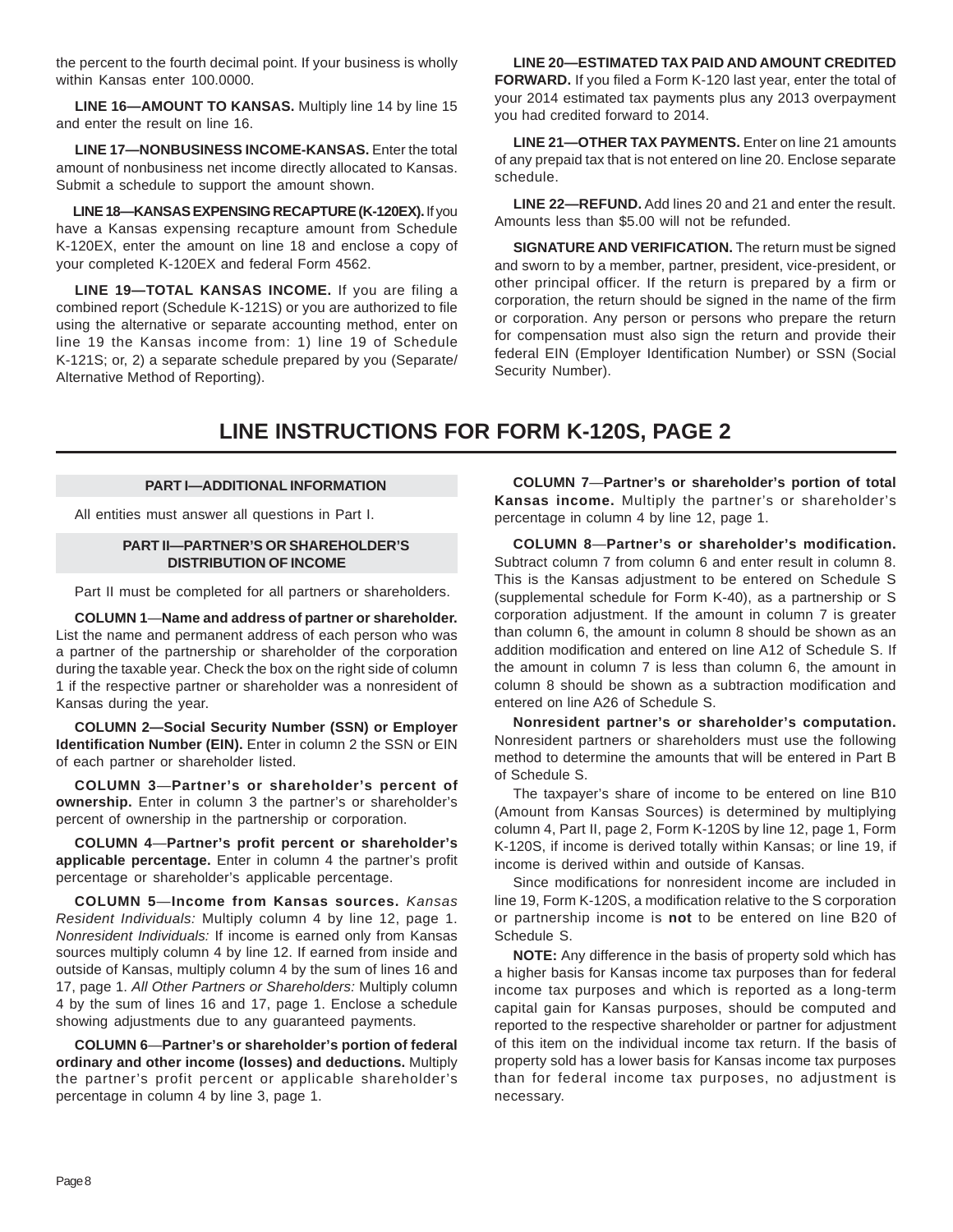You must complete and enclose Part III, of Form K-120S AS with your Kansas return if the taxpayer is doing business within and outside of Kansas and utilizing the apportionment formula to determine Kansas income.

## **PART III—APPORTIONMENT FORMULA**

Part III is to be used by corporations which derive income from sources both within and without Kansas for the purpose of allocating and apportioning income. All business income is apportionable to Kansas by one of the following methods:

- The majority of taxpayers will multiply business income by a fraction, the numerator of which is the property factor plus the payroll factor plus the sales factor, and the denominator of which is three.
- Railroads will multiply business income by a fraction, the numerator of which is the freight car miles in this state and the denominator of which is the freight car miles everywhere.
- Interstate motor carriers will multiply business income by a fraction, the numerator of which is the total number of miles operated in this state and the denominator of which is the total number of miles operated everywhere.
- A qualifying taxpayer may elect to multiply business income by a fraction, the numerator of which is the property factor plus the sales factor, and the denominator of which is two. A qualifying taxpayer is any taxpayer whose payroll factor for a taxable year exceeds 200% of the average of the property factor and the sales factor. For additional information relating to this method and to determine if you are qualified, you may review K.S.A. 79-3279. If you qualify to use this method you are required to complete, for the first year, the payroll information on Form 120S AS, Part III, line B or Form K-121S, Part II, Section 2.
- Single Factor Apportionment all years beginning after 12/31/01, and at the election of the taxpayer made at the time of filing of the original return, the qualifying business income of any investment funds service corporation organized as a corporation or S corporation which maintains its primary headquarters and operations or is a branch facility that employs at least 100 individuals on a full-time equivalent basis in this state and has any investment company fund shareholders residenced in this state shall be apportioned to this state as provided in this subsection, as follows:

By multiplying the investment funds service corporation's qualifying business income from administration, distribution and management services provided to each investment company by a fraction, the numerator of which shall be the average of the number of shares owned by the investment company's fund shareholders residenced in this state at the beginning of and at the end of the investment company's taxable year that ends with or within the investment funds service corporation's taxable year, and the denominator of which shall be the average of the number of shares owned by the investment company's fund shareholders everywhere at the beginning of and at the end of the investment company's taxable year that ends with or within the investment funds service corporation's taxable year.

Descriptions of each of the factors in the three-factor formula follow. The laws applicable to these factors are contained in K.S.A. 79-3280 through K.S.A. 79-3287. The applicable regulations are contained in K.A.R. 92-12-84 through K.A.R. 92 12-103. These laws and regulations are in the Policy Information Library at: **ksrevenue.org** 

**LINE A—Property Factor.** The property factor shall include all real and tangible personal property owned or rented and used during the income year to produce business income. Property used in connection with the production of nonbusiness income shall be excluded from the factor. Property shall be included in the property factor if it is actually used or is available for or capable of being used during the income year for the production of business income. Property used in the production of business income shall remain in the property factor until its permanent withdrawal is established by an identifiable event such as its sale or conversion to the production of nonbusiness income.

The numerator of the property factor shall include the average value of the taxpayer's real and tangible personal property owned and used in Kansas during the income year for the production of income, plus the value of rented real and tangible personal property so used. Property owned by the taxpayer in transit between locations of the taxpayer shall be considered to be at the destination for purposes of the property factor. Property in transit between a buyer and seller which is included by a taxpayer in the denominator of its property factor in accordance with its regular accounting practices shall be included in the numerator according to the state of destination. The value of mobile or movable property, such as construction equipment, trucks and/ or leased electronic equipment which are located within and without Kansas during the income year, shall be determined for purposes of the numerator of the factor on the basis of total time within Kansas during the income year. Property owned by the taxpayer shall be valued at its original cost. As a general rule, *original cost* is deemed to be the basis of the property for federal income tax purposes at the time of acquisition by the taxpayer and adjusted by subsequent capital additions or improvements thereto and partial disposition thereof, by reason of sale, exchange, abandonment, etc. Property rented by the taxpayer is valued at eight times the net annual rental rate. As a general rule, the average value of property owned by the taxpayer shall be determined by averaging the values at the beginning and ending of the income year. However, the Director of Taxation may require or allow averaging by monthly values if such method of averaging is required to properly reflect the average value of the taxpayer's property for the income year.

**LINE B—Payroll Factor.** The payroll factor shall include the total amount paid by the taxpayer for compensation during the tax period. The total amount "paid" to the employees is determined upon the basis of the taxpayer's accounting method. If the taxpayer has adopted the accrual method of accounting, all compensation properly accrued shall be deemed to have been paid. Notwithstanding the taxpayer's method of accounting, at the election of the taxpayer, compensation paid to employees may be included in the payroll factor by use of the cash method if the taxpayer is required to report such compensation under such method for unemployment compensation purposes. The term "compensation" means wages, salaries, commissions and any other form of remuneration paid to employees for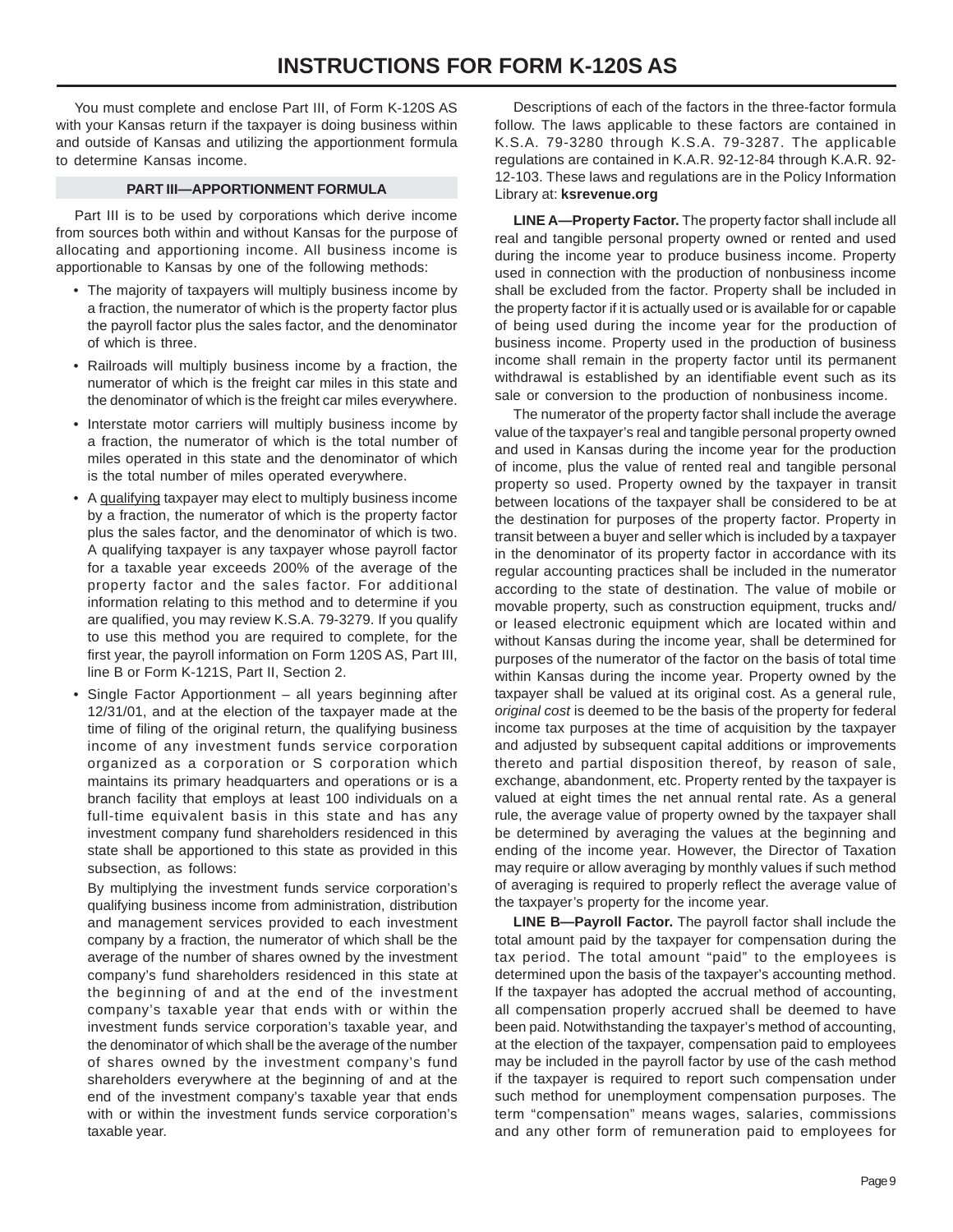personal services. Payments made to an independent contractor or any other person not properly classifiable as an employee are excluded. Only amounts paid directly to employees are included in the payroll factor. The compensation of any employee on account of activities which are connected with the production of nonbusiness income shall be excluded from the factor. The denominator of the payroll factor is the total compensation paid everywhere during the income year.

The numerator of the payroll factor is the total amount paid in Kansas during the income year by the taxpayer for compensation. Compensation is paid in Kansas if any one of the following tests, applied consecutively, are met: (a) The employee's service is performed entirely within Kansas; (b) The employee's service is performed both inside and outside of Kansas, but the service performed outside this State is *incidental* to the employee's service in Kansas (the word *incidental* means any service which is temporary or transitory in nature, or which is rendered in connection with an isolated transaction); (c) If the employee's services are performed both inside and outside of Kansas, the employee's compensation will be attributed to Kansas if: (1) the employee's base of operations is in Kansas; or (2) there is no base of operations in any state in which some part of the service is performed, but the place from which the service is directed or controlled is in Kansas; or (3) the base of operations or the place from which the service is directed or controlled is not in any state in which some part of the service is performed, but the employee's residence is in Kansas. The term *base of operation*  is the place from where employees begin work and to which they customarily return in order to receive instructions from the taxpayer or communications from his customers or other persons, or to replenish stock or other materials, repair equipment, or perform any other functions necessary to the exercise of their trade or profession at some other point or points.

**LINE C—Sales Factor.** For purposes of the sales factor of the apportionment formula, the term *sales* means all gross receipts derived by the taxpayer from transactions and activity in the regular course of such trade or business. The following are rules for determining *sales* in various situations:

- In the case of a taxpayer engaged in manufacturing and selling or purchasing and reselling goods or products, *sales* includes all gross receipts from the sales of such goods or products (or other property of a kind which would properly be included in the inventory of the taxpayer if on hand at the close of the income year) held by the taxpayer primarily for sale to customers in the ordinary course of its trade or business. *Gross receipts* for this purpose means gross sales, less returns and allowances, and includes all interest income, service charges, carrying charges, or time-price differential charges incidental to such sales. Federal and state excise taxes (including sales taxes) shall be included as part of such receipts if such taxes are passed on to the buyer or included as part of the selling price of the product.
- In the case of cost plus fixed fee contracts, such as the operation of a government-owned plant for a fee, *sale* includes the entire reimbursed cost, plus the fee.
- In the case of a taxpayer engaged in providing services, such as the operation of an advertising agency, or the performance of equipment service contracts, or research and development contracts, *sales* includes the gross receipts from the performance of such services, including fees, commissions, and similar items.
- In the case of a taxpayer engaged in renting real or tangible property, *sales* includes the gross receipts from the rental, lease, or licensing the use of the property.
- In the case of a taxpayer engaged in the disposition of noninventory assets and property used or purchased in the regular course of business, *sales* includes the capital gain or ordinary gain realized from such disposition. The term *sales* does not include the return of capital or recovery of basis with respect to non-inventory capital assets.
- For all taxable years beginning after December 31, 2007, in the case of sales of intangible business assets, only the net gains from the sale shall be included in the sales factor.

The numerator of the sales factor shall include gross receipts attributable to Kansas and derived by the taxpayer from transactions and activity in the regular course of its trade or business. All interest income, service charges, carrying charges, or time-priced differential charges incidental to such gross receipts shall be included regardless of the place where the accounting records are maintained or the location of the contract or other evidence of indebtedness.

#### **Sale of Tangible Personal Property in this State.**

- Gross receipts from sales of tangible personal property (except sales to the United States Government) are in this state if:
	- the property is delivered or shipped to a purchaser within this state regardless of the f.o.b. point or other conditions of sale;
	- the property is shipped from an office, store, warehouse, factory, or other place of storage in this state and the taxpayer is not taxable in the state of the purchaser.
- Property shall be deemed to be delivered or shipped to a purchaser within this state if the recipient is located in this state, even though the property is ordered from outside this state.
- Property is delivered or shipped to a purchaser within this state if the shipment terminates in this state, even though the property is subsequently transferred by the purchaser to another state.
- The term *purchaser within this state* shall include the ultimate recipient of the property if the taxpayer in this state, at the designation of the purchaser, delivers to or has the property shipped to the ultimate recipient within this state.
- When property being shipped by a seller from the state of origin to a consignee in another state is diverted while enroute to a purchaser in this state, the sales are in this state.
- When a taxpayer whose salesman operates from an office located in this state makes a sale to a purchaser in another state in which the taxpayer is not taxable and the property is shipped directly by a third party to the purchaser, the following rules apply:
	- 1) if the taxpayer is taxable in the state from which the third party ships the property, then the sale is in such state;
	- 2) if the taxpayer is not taxable in the state from which the property is shipped, then the sale is in this state.

**Sales to the United States Government.** Gross receipts from the sales of tangible personal property to the United States Government are to be included in Kansas if the property is shipped from an office, store, warehouse, factory, or other place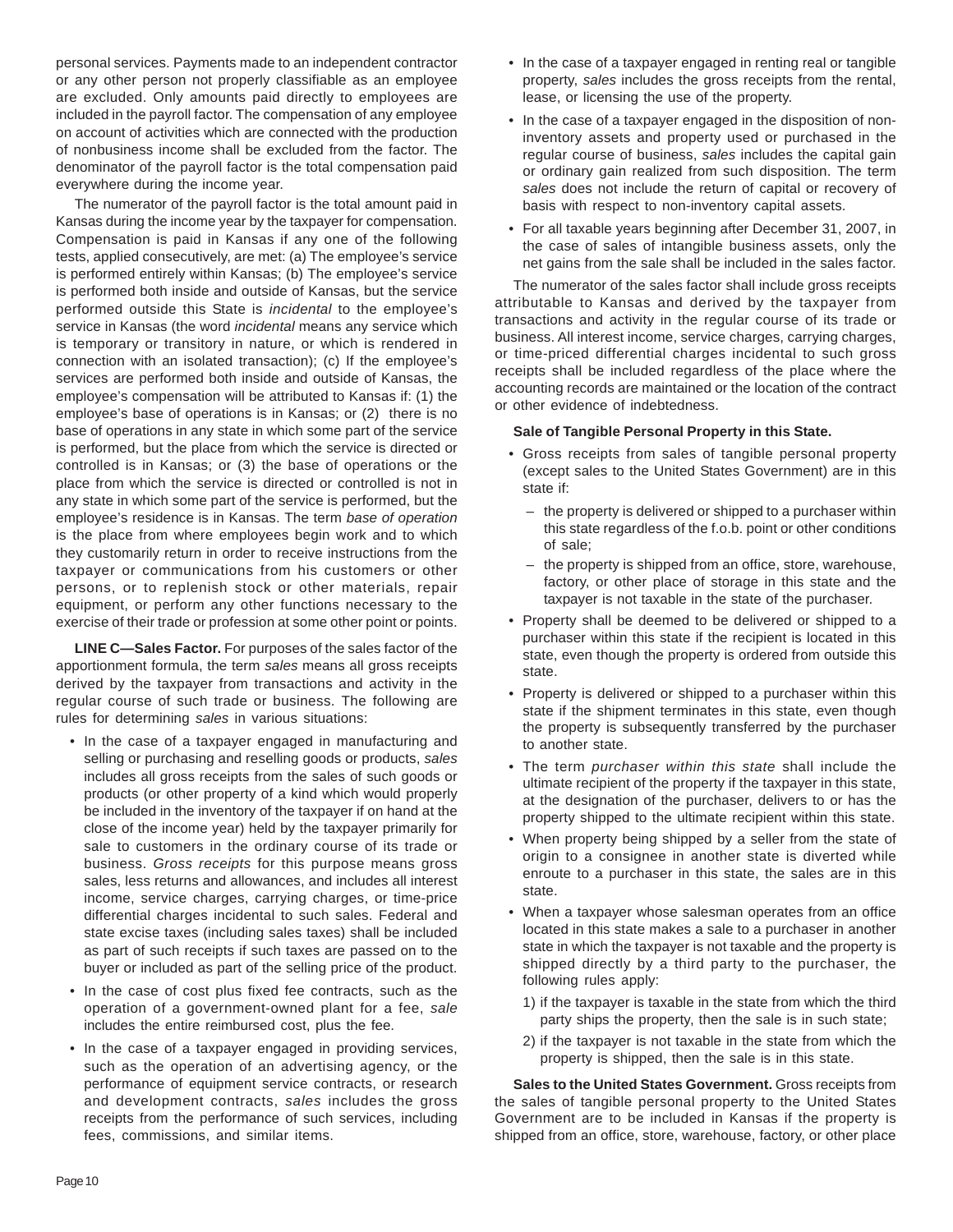of storage in this state. Only sales for which the United States Government makes direct payment to the seller pursuant to the terms of its contract constitute sales to the United States Government. Thus, as a general rule, sales by a subcontractor to the prime contractor, the party to the contract with the United States Government, does not constitute sales to the United States Government.

**Sales Other Than Sales of Tangible Personal Property.**  K.S.A. 79-3287 provides for the inclusion in the numerator of the sales factor of gross receipts from transactions other than sales of tangible personal property (including transactions with the United States Government). Under this section gross receipts are attributed to Kansas if the income-producing activity which gave rise to the receipts is performed within Kansas or if property producing the receipts is located within Kansas.

Gross receipts are attributed to Kansas if, with respect to a single item of income, the income-producing activity is performed within and without Kansas but the greater proportion of the income-producing activity is performed in Kansas, based on costs of performance. In cases where services are performed partly within and partly without Kansas, the services performed in each state will usually constitute a separate income-producing activity; in such case, the gross receipts for the performance of services attributable to Kansas shall be measured by the ratio which the time spent in performing such services in this state bears to the total time spent in performing such services everywhere. Time spent in performing services includes the amount of time expended in the performance of a contract or other obligation which gives rise to such gross receipts. Personal service not directly connected with the performance of the contract or other obligation, such as time expended in negotiating the contract, is excluded from the computation.

**LINE D(1)—TOTAL PERCENT.** If you are utilizing the threefactor formula to apportion income to Kansas, add lines A, B and C.

LINE D(2)-TOTAL PERCENT. If you are qualified and are utilizing the elective two-factor formula to apportion income to Kansas, add lines A and C.

**LINE E—AVERAGE PERCENT.** Divide line D(1) or D(2), whichever is applicable, by the number of factors used in the formula. For instance, if you are using the three-factor formula and the corporation does not have payroll anywhere, divide by 2.

**Consistency in Reporting.** In completing Form K-120S, K-120S AS and K-121S, if, with respect to prior tax years and to filing other states' tax returns, the taxpayer departs from or modifies the manner in which income has been classified as business income from nonbusiness income, in valuing property or of excluding or including property in the property factor, in the treatment of compensation paid in the payroll factor, or in excluding or including gross receipts in the sales factor, the taxpayer shall disclose by separate enclosed schedule the nature and extent of the variance or modification. Only inconsistencies in the denominators of the property, payroll, and sales factors which materially affect the amount of business income apportioned to Kansas need to be disclosed. Inconsistencies in the determination of nonbusiness income and in the denominators of the factors due to a difference in state laws or regulations must be identified by that state's statute or regulation section number and shown on the separate schedule. The amount of each inconsistency by state is to be shown.

When a taxpayer makes sales of tangible personal property which are shipped from Kansas and assigned to a state in which the taxpayer does not file a return or report, the taxpayer shall identify the state to which the property is shipped, report the total amount of sales assigned to such state, and furnish the facts upon which the taxpayer relies as establishing jurisdiction to tax by such state.

#### **PART IV—KANSAS PASS-THROUGH SCHEDULE**

Complete this schedule if this entity receives passed through distributions from another entity. For instance, if you own a 50% interest in Partnership A and are required to report income and/ or expenses on your tax return, disclose the name, address, EIN, principal product or service and whether or not Partnership A has Kansas activity.

## **PART V—KANSAS QSUB/DISREGARDED ENTITY SCHEDULE**

Complete this schedule if Qsub or disregarded entities are included in this return*.*